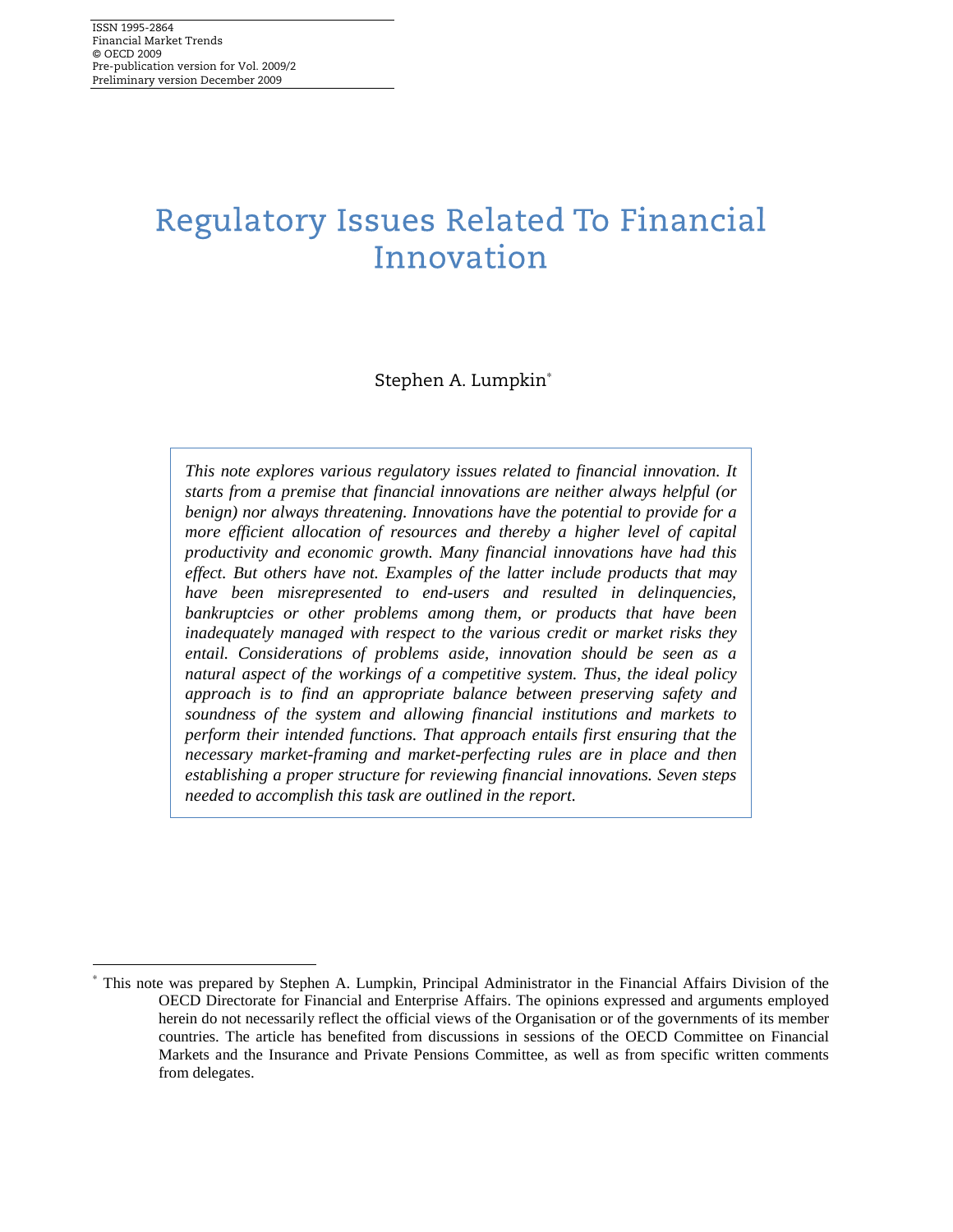opposed to the reverse construction.

economy at large.

### **I. Introduction**

*Financial innovations are neither inherently good nor inherently bad* 

*Many innovations prove to be beneficial, on net, but some others result in adverse outcomes* 

*The potential for possibly severe adverse outcomes sounds a note of caution regarding innovative activities…* 

Most regulatory frameworks have a mandate to protect consumers and the private and social costs of major financial instability are sufficiently high that policymakers have a clear role as well in preserving financial stability in order to minimise the risks and costs of widespread financial distress. Under the circumstances, the tendency should naturally be to err on the side of caution. Doing so may require placing greater weight on up-front avoidance of systemic problems as opposed to *ex post* resolution of crises. And at the end of the day, the commercial success of financial intermediaries themselves rests squarely on the effectiveness with which their activities contribute to the macro goals of mobilising and allocating savings, which is arguably the core function of the financial system.

This note outlines components of a balanced regulatory approach to financial innovation, defined as one that gives proper weight to each of the three common core policy objectives featured in most regulatory frameworks: mitigating systemic risk, ensuring proper market conduct, and ensuring adequate protection for retail borrowers and investors and other end-users of financial services. It starts from a premise that financial innovations are a natural outcome of a competitive economy. They are neither inherently good nor inherently bad. Innovations have the potential to provide for a more efficient allocation of resources and thereby a higher level of capital productivity and economic growth. Many financial innovations have this effect and for that reason policymakers may wish to adopt a positive attitude towards innovative activities; that is, to start from a presumption of benefit until detriment is proven as

But there is a need for caution. Innovations can affect financial intermediation and the effective working of the financial intermediation process is inherently a matter of public interest.<sup>1</sup> Moreover, while many innovations, perhaps even most, prove to be beneficial, on net, others can result in adverse outcomes, some of which may be quite severe. Examples of the latter include products that are misrepresented or simply inappropriate for end-users and result in delinquencies, bankruptcies or other problems among them, or products that are inadequately managed with respect to the various credit or market risks they entail and result in broader negative consequences for the financial system or the

*…and may argue against adopting a completely handsoff approach* 

*That said, it is no easy task to move from expressions of concern about* 

These caveats argue against a completely hands-off approach to innovative activities in finance. The benefits to the system are not from innovation per se but, rather, from sustainable innovations, those that do not result in undesirable distributional outcomes or other negative externalities. Failure to make this distinction can lead to the unhealthy premise that all innovations are necessary for the growth and development of financial systems over time, which past and recent experience suggests is not true.

The real question is, thus, what should be the appropriate policy response to financial innovations. The view expressed in this note is that authorities should seek ways to preserve the benefits of innovative activities, while ensuring that new products and services that prove *harmful* are appropriately contained.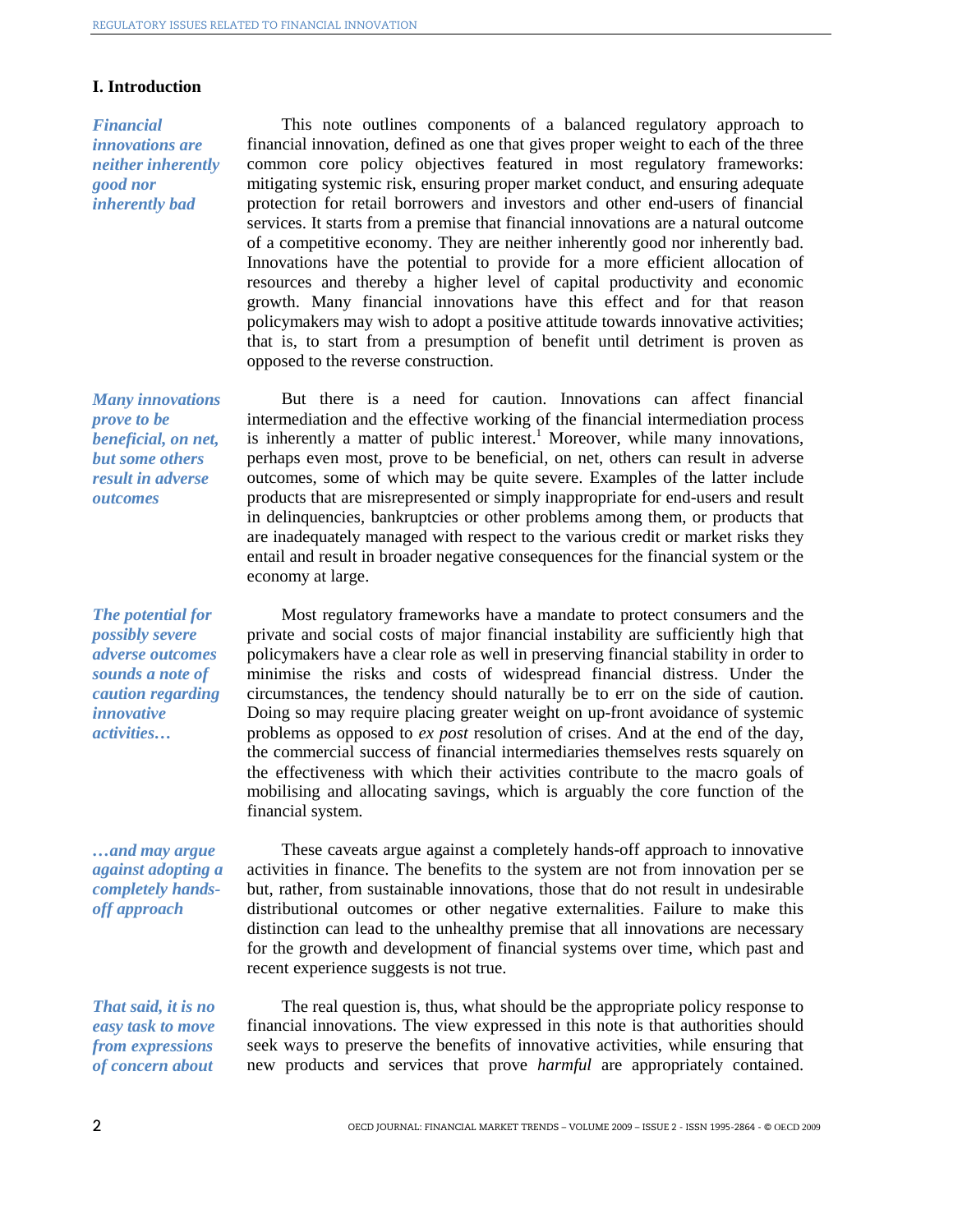*potential harm from innovations to a concrete financial innovation policy* 

*At a minimum, authorities must ensure that the infrastructure needed to support innovative activities in finance is in place and functioning properly* 

Admittedly, this task is not an easy one to achieve. For one, distinguishing "beneficial" from "harmful" innovations at an early stage is by no means a straightforward exercise for policymakers; indeed, some observers, prudential supervisors among them, question even the feasibility of doing so. Second, were potentially harmful innovations to be identified, different categories of authorities (*i.e.* micro-prudential, macro-prudential, consumer protection, tax) would likely have different views as to the appropriate degree of containment. For example, products that facilitate tax avoidance may raise no safety and soundness concerns. And, as with any regulatory policy, an attempt to subject innovative activities to stricter regulatory oversight would no doubt suffer from two sets of errors – false positives and false negatives.

To minimise the chances that such mistakes occur the note argues that relatively greater weight should be given to ensuring that the infrastructure needed to support innovative activities is in place and functioning properly. Measures addressed to physical, legal, and human components are cited. Other elements depend on the specificities of particular types of innovations. That is, rather than seeking to impose controls on innovative products per se, authorities should seek to ensure that all participants, ranging from service providers to endusers, have the necessary capacities to engage in said activities. Of course, where shortcomings are identified, authorities must be willing to act accordingly.

The paper is organised as follows. The next major section examines financial innovations over time in the context of their influence on the financial intermediation process. The noted developments include the increase of capital market activities in intermediation and the corresponding shift in the activities of banks and other intermediaries to broader risk transformation. The difficulties associated with this process are discussed afterwards. They include the increased exposure of banks to market risks and a more general tendency towards periodic bouts of marked illiquidity, insolvency, and market misconduct.

This discussion is followed by a suggestion of measures needed to make the financial system more *accommodative* to innovative activities, which include enhancements to regulation and supervision and improvements in governance and internal controls of financial intermediaries. The following section offers reasons why this task won't be easily accomplished.

If a general conclusion is to be drawn from the discussion it is perhaps that remedial measures should be designed to address specific problems. Looking at recent history, one finds that many of the innovations in product offerings have suffered from the same market defect – a tremendous information asymmetry between the creators of the products and services and the end-users. For such issues of a consumer protection nature, the regulatory approach tends naturally to be *ex ante*, in the sense of being more proactive or preventative. Preventive measures are also generally required to avoid potential systemic instability. Otherwise, the best direction for public policy may well be *ex post* corrective measures.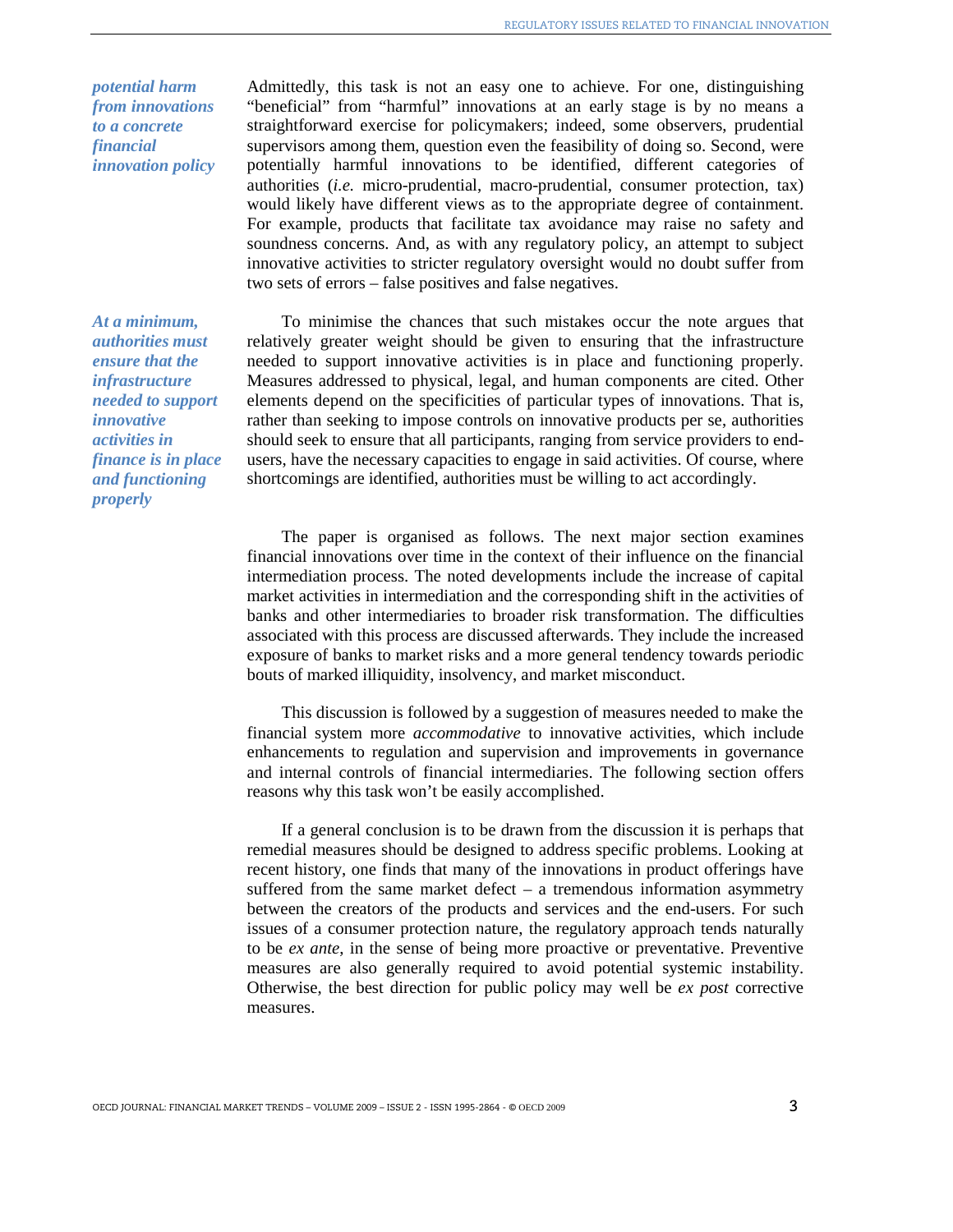#### **II. Policy concerns arising from financial innovations**

#### *Financial innovations and the intermediation process*

*Innovations in finance run the gamut in terms of policy issues* 

Innovations in finance have encompassed a vast range of products and services, processes and functions. They run the gamut in terms of policy issues, so it is generally not helpful to consider them *en masse* and attempt to treat "financial innovation" as a singular issue. In this sense there can be no "financial innovation policy" per se, but rather, various policies attuned to the nature and incidence of particular innovations.

*The wide range argues for a caseby-case treatment of innovations* 

By this reasoning, an optimal approach to financial innovation would examine innovations on a case-by-case basis in the context of a standardised framework that considers the financial landscape in which the innovation is introduced, the policy objectives that have been elaborated for the financial system, and the system of institutions (policy instruments) that may be drawn upon to meet those objectives. $2$ 

*History shows that many innovations, perhaps most, have been beneficial for the economy, but some innovations have had undesirable sideeffects* 

*In addressing these concerns, authorities have sought ways to make the system more resilient* 

*A number of trends and developments in the financial services industry have increased the need for greater resilience* 

An impartial review of financial innovations over time would find that many innovations have been beneficial, resulting in increased choice for consumers and greater flexibility on the part of other economic agents. And while no complete accounting has been done, a valid case can probably be made that the effect of innovations for the global economy has, on net, been positive over the longer term. That said, an impartial observer would also note that there have been unexpected and undesirable side-effects associated with some new products and services. The fact that episodes of financial instability have often occurred in the wake of a change in the structural regime that reflected some form of market innovation has not gone unnoticed by advocates of stricter oversight of innovative activities in financial services.

Numerous reforms in recent decades have been introduced in response to episodes of instability. Unfortunately, many of the measures adopted, in effect, looked backwards at previous problems, while the intended target had moved off in some other direction. Crises have elements in common, but rarely the same trigger. Obviously, what is needed is something more flexible, capable of looking forward a bit more. That such a framework has not been implemented is reflected in the system's periodic lack of resiliency.

A number of structural developments have tended to affect the degree of resilience of the financial system, in part, by leading to increased potential for problems in individual institutions or markets to spread. Innovations in product design have blurred the distinctions between instruments and institutions, and several market segments, wholesale markets in particular, have trended towards international integration. Among other important structural changes have been the increased importance of capital markets in credit intermediation relative to banks and other traditional lenders, corresponding changes in the activities and risk profiles of financial institutions, and the related growth and development of products and markets for intermediating risks.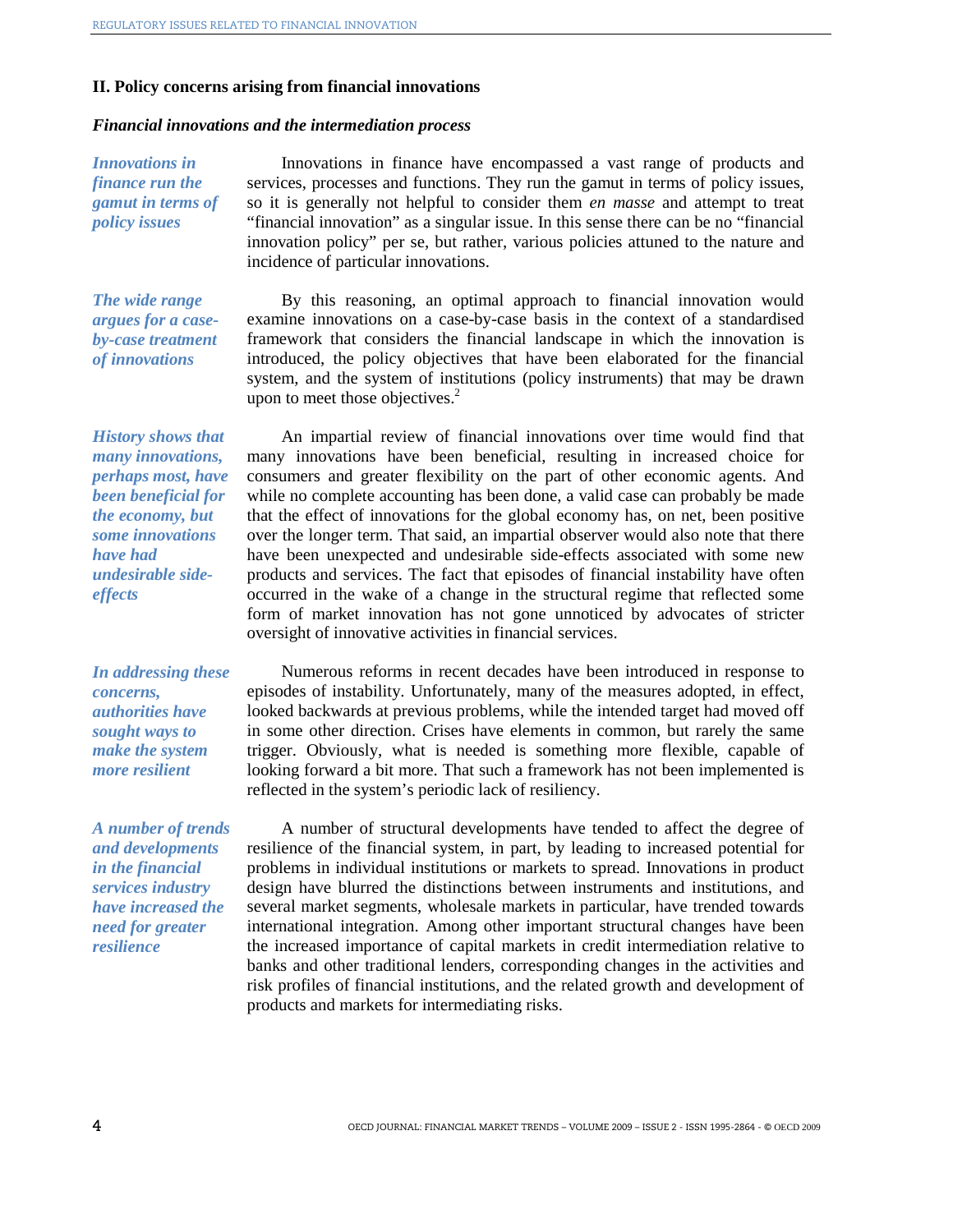*Some developments can be traced to efforts at liberalisation, which allowed for increased competition across sectors and borders* 

## *A natural consequence of these developments is a change in the nature of the intermediation process…*

*…which generally entails the most creditworthy borrowers shifting to capital markets, while credits that require more direct monitoring are forced to rely on banks and other traditional lenders* 

*Banks typically respond to this 'disintermediation' by altering their business models and product mix,* 

Some of these developments can be traced to efforts at liberalisation, which succeeded in boosting competition across sectors and borders. Many measures to liberalise entry and ownership restrictions and to facilitate international trade in financial services were introduced during the 1980s and 1990s. Along with changes in regulatory objectives and other aspects of the regulatory framework governing financial services, the reforms had the effect of enlarging the set of tactical and strategic manoeuvres institutions could employ in response to competitive impulses.<sup>3</sup> All told, the choices of various segments of the financial services industry have covered a range of options with regard to strategies, product mix, and organisational structures.

This ongoing change in the intermediation process is part of the normal development of financial systems over time. Banks and other loan originators specialise in lending to borrowers for which publicly available information about credit histories is lacking and in financing activities that contain a large measure of subjectivity and are difficult to assess. To survive in competitive markets, primary lenders must be able to distinguish better credit risks from poorer ones and set their loan terms accordingly. Banks, for example, are usually (though obviously not always) good at assessing credit quality in deciding whether or not to extend credit,<sup>4</sup> and in addition to higher interest charges and other fees levied on risky borrowers, banks also use non-price terms to reduce the risk of default and mitigate other agency costs.

These arrangements protect the bank's interests and also help to insulate its creditors from credit risk. In addition, regulators require depository institutions to maintain a buffer layer of capital that is subordinate to the claims of depositors and other providers of low cost funds and market forces compel banks to endeavour to maintain capital cushions above the regulatory minimum. Relatively speaking, this buffer layer of capital is expensive.<sup>5</sup>

A general conclusion of the academic research in this area is that borrowers whose credit risk is relatively easy to assess and for which indirect monitoring mechanisms are adequate will opt for capital market financing, while borrowers for which comparable information about credit histories is lacking will be forced to rely on banks, other intermediaries, or non-formal sources of credit. Banks, thus, tend to specialise in financing activities that require more direct monitoring mechanisms. Competition from lower cost sources of credit forces banks to operate more or less at the edge of illiquidity (as reflected in holdings of less marketable assets), typically in transactions where arm's length contracts are more difficult to specify.<sup>6</sup> Their ability to successfully provide such credit is one of the reasons why banks are special and why they are so important to the functioning of the financial system.

As competition for the "best" borrowers increases, banks respond by altering their activities and product mix, which for many institutions entails taking on more complicated risks. Larger banks in particular have shifted from traditional lending against deposit liabilities to trading and market-making in various market segments, in some cases reaching out to non-traditional customers or to traditional customers but with innovative products.<sup>7</sup> Larger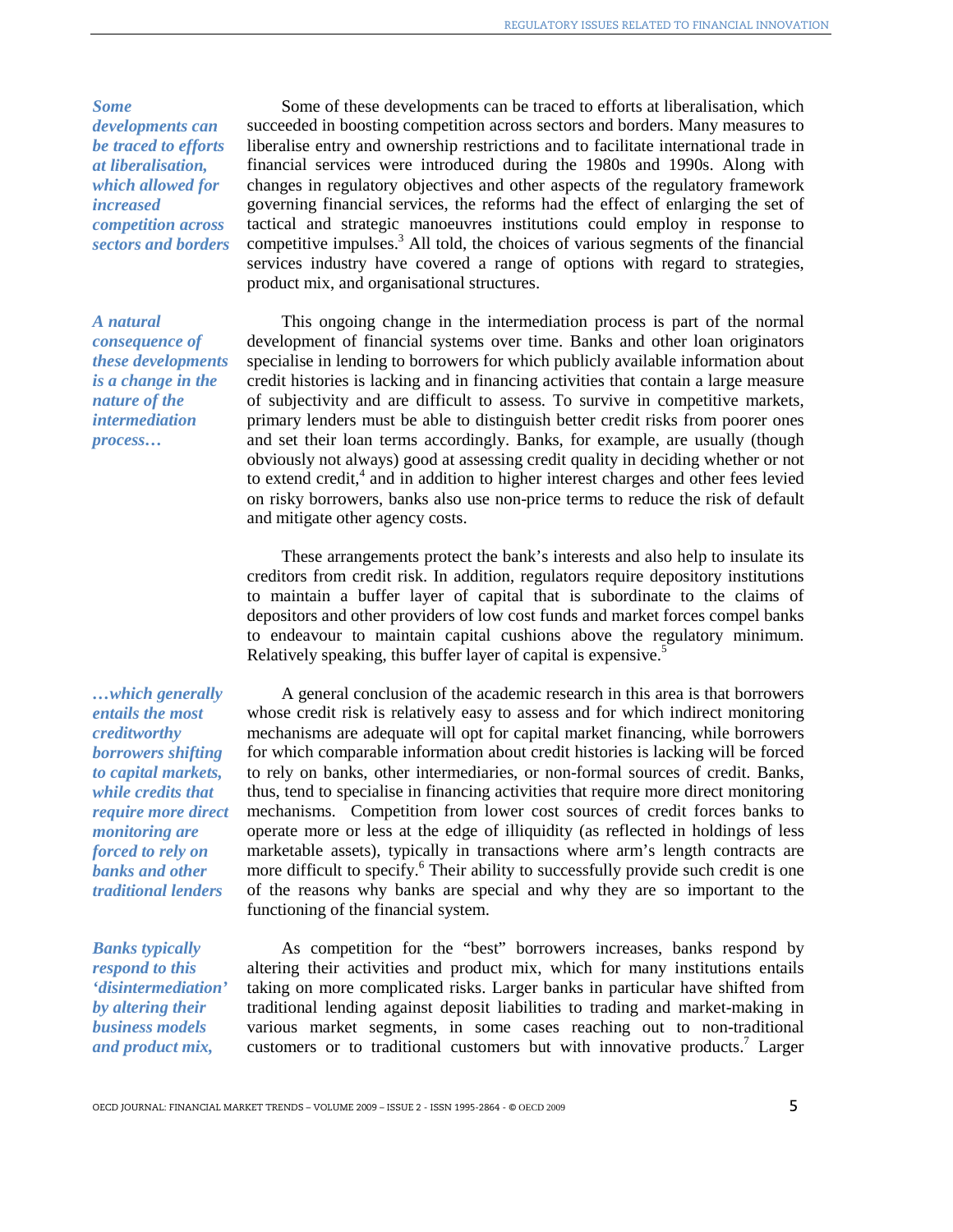*often to include entirely new products and trading strategies* 

*Large complex institutions have shifted from credit intermediation to risk intermediation…* 

*…a strategy that relies heavily on the use of derivatives and complex models of risk* 

*At the same time, banks will typically securitise a large portion of traditional credits, which may leave them holding more complicated risks* 

*The implications of these developments for the system as a whole are ambiguous* 

*The result could be a more optimal distribution of risks throughout the system…* 

institutions increasingly have focused on the creation of new products and services to satisfy myriad needs of their clients, by transforming liquidity and maturity risks and other dimensions of financial contracts, thanks to analytical breakthroughs in modelling contingent claims and other complex instruments, which have enabled them to adopt variable holding periods for their risk exposures and to implement corresponding rapid changes in trading strategies.

For the largest institutions, especially globally active ones, intermediation has expanded from more straightforward credit intermediation to *risk intermediation*, in which institutions make use of advanced statistical techniques and quantitative models as the basis for risk measurement and pricing, sometimes as full scale substitutes for more traditional qualitative judgments. Securities firms have also been at the centre of this intermediation landscape.

In this context, large commercial banking organisations, their securities arms, and independent investment banks have become fairly active users of credit derivatives and other such "hedging" instruments to off-load specific credit risk exposures to other investors. As a consequence, both the scale and complexity of their funding and trading interrelationships have grown, including with counterparties that operate outside regulated segments of the financial system.<sup>8</sup> Major market participants now maintain a variety of such relationships over numerous markets in different financial instruments, currencies, and time zones.

Thanks to advances in securitisation, banks can actually transfer off their balance sheets much of the risk associated with many of the "plain-vanilla" credits they do originate (*e.g.*, residential mortgages and certain types of consumer loans), although when market discipline functions properly, they have to retain a portion, usually the first loss, to signal the quality of the risks to potential buyers. But while some risks may be transferred to other investors, banks' balance sheets may not necessarily be any safer than in the past, as they may well contain newer, perhaps even more complicated risks, including risks arising from the customisation of products for specific clients.

What these developments mean for the system as a whole is ambiguous. Successful process innovations, such as new risk management techniques, and product innovations (the creation and introduction of new financial instruments) have the potential to facilitate a more efficient allocation of resources and, thereby, a higher level of capital productivity and economic growth. For example, new products and markets broaden the menu of financial services available to borrowers, lenders, issuers of securities, and other market participants. And improved risk measurement and risk management techniques can result in a more optimal distribution of risks throughout the system.

Certainly, the entry and broader participation of new entities in the financial system has allowed risks to be more widely spread throughout the economy, which brings some advantages. For example, compared with banks, some of the new participants have longer investment horizons and different risk management and investment objectives, which may facilitate less cyclical provision of credit. But the opposite may also be true and there are growing concerns that some new activities and participants may constitute sources of instability.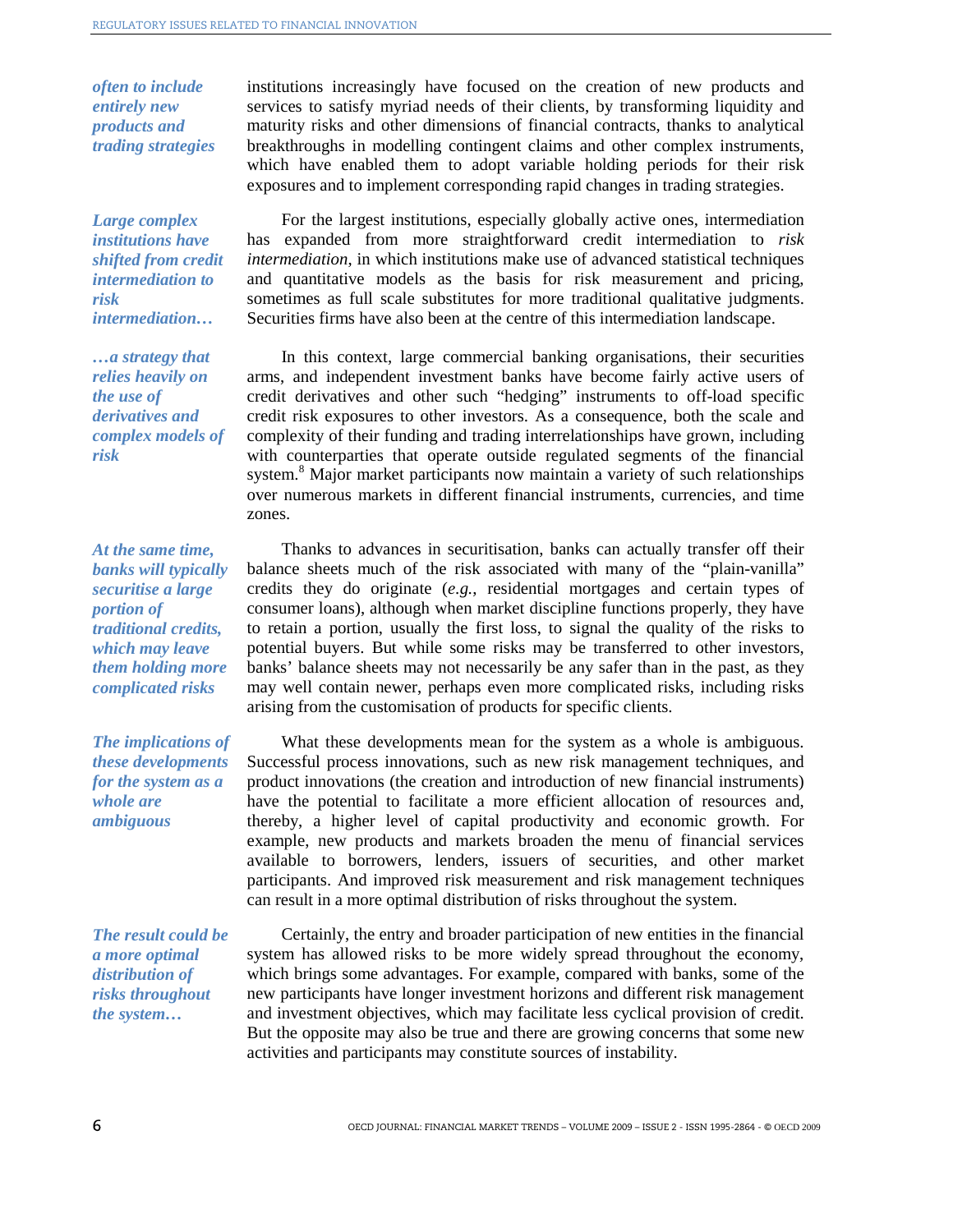*… to the extent that risks are shifted to parties with the wherewithal to bear them* 

*Banks' balance sheets have become more dynamic in the process...* 

*...and the degree of leverage in the system has increased* 

Exposure to risk is inherent in economic activity. It is the coverage and proper management of such exposures that offers benefits to individuals, enterprises and the economy as a whole. Thus, the dispersal of risks throughout the system has benefits only to the extent that risks are shifted to parties that have the knowledge and wherewithal to bear them, and not just that risks exit the banking sector.

For many banks, meanwhile, increased trading activity has significantly increased their exposure to market risk, and as *market risks* have grown in importance, the balance sheet has become more dynamic, in the sense that risk exposures can change rapidly and possibly with severe adverse consequences.

The risks and opportunities for failure tend to be exacerbated by the leverage associated with many new activities and by the larger numbers of players and greater degree of anonymity in today's financial markets.<sup>9</sup> For instance, some new products have involved substantially greater amounts of complexity than traditional products and proved eventually to be quite damaging.

#### *Difficulties associated with the evolution of financial services*

*Usually, despite these changes, the system functions as intended…* 

*…but there are periodic episodes of instability…* 

*…which tend to occur in the wake of innovations* 

*Various reasons account for these outcomes, including the behaviour of individuals and institutions…* 

*…and the fact that participants do not* 

When functioning well, the financial system helps to produce fair, stable, and efficient market outcomes to support sustainable long-run growth of the economy. And quite often, financial markets do function properly, which means they achieve their core objective of ensuring that savings are allocated optimally among competing investment opportunities. But periodically, the financial services industry is subject to episodes of marked illiquidity, insolvency, fraud and other misconduct to the detriment of consumers and investors and the economy at large.

These outcomes are not so rare in practice. Experience shows that erosion in market discipline tends to occur periodically, as market participants shun prudence in pursuit of short-term profit opportunities. Problems develop during boom periods and either manifest themselves during busts or precipitate them. Innovations have often been implicated in these developments in the sense that episodes of marked financial instability have often been preceded by some form of market innovation that altered the nature of competition and gave rise to subsequent adverse consequences.

The recent near meltdown in the global financial system and the emergence of numerous other episodes in the past couple of decades in which isolated financial sector problems developed and reached crisis proportions provide a compelling argument that markets left more or less to their own devices will not always generate socially optimal outcomes. For one, individual behaviour often runs counter to the assumptions of economic theory. And perhaps more important, the behaviour of individual agents or institutions in the pursuit of their own goals does not ensure collective rationality.

There is nothing necessarily insidious in this assertion. Economic agents may be expected to act in their own best interest, which for institutions means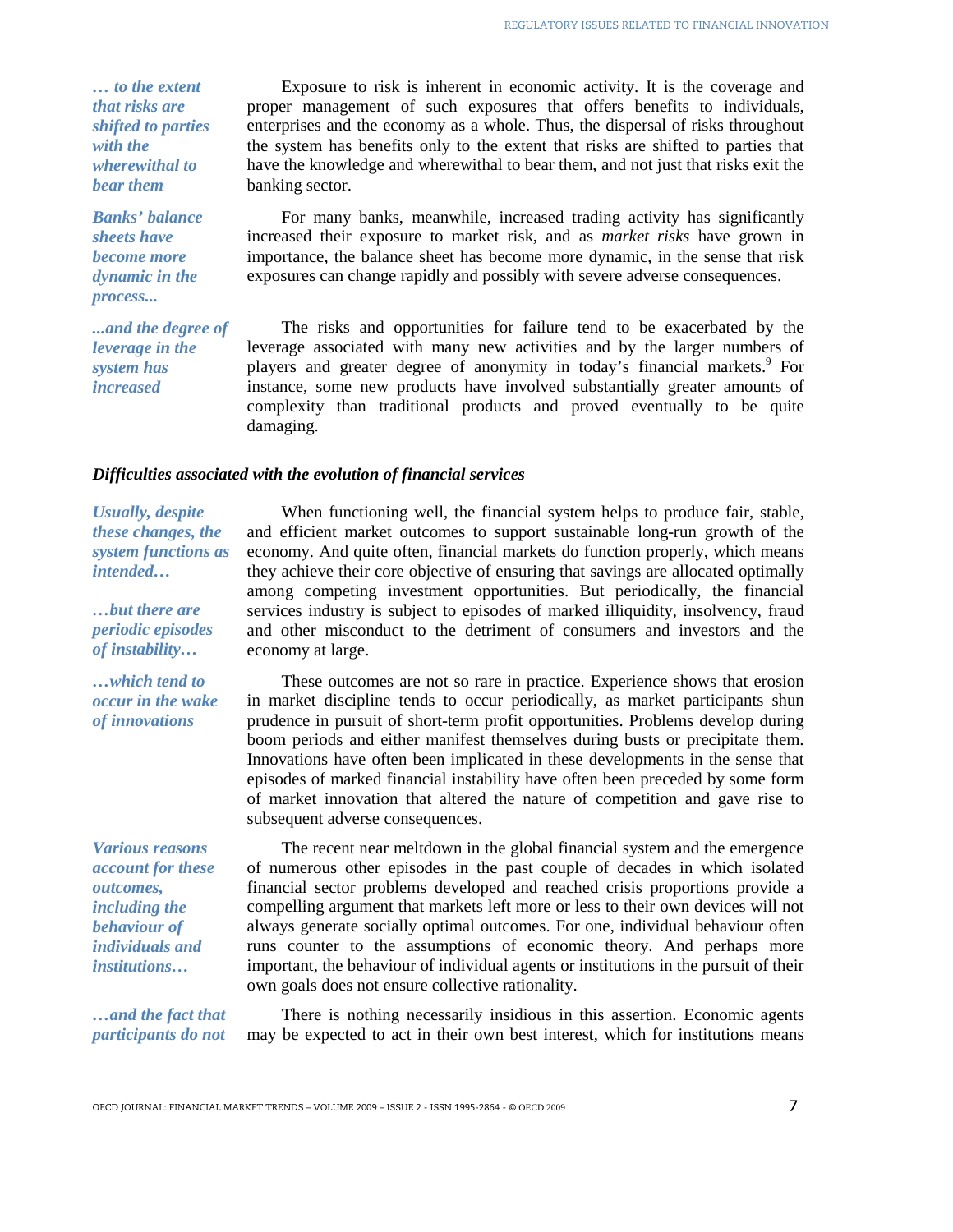*face market pressure to internalise external costs needed to protect the system* 

# *Differences*

*between private and social costs of financial activities are one of the major imperfections in financial markets* 

*The existence of market failures interferes in the proper functioning of markets…* 

*…which may include impeding market discipline, as in the recent crisis…* 

*…in which there were failures of discipline across all participants ranging from endinvestors to service providers and third-parties* 

the pursuit of profits. Market participants may be expected to manage their affairs to balance revenues against costs, which would entail taking on risks up to the point where the cost of doing so makes sense from their own point of view of their balance sheets. From each individual institution's perspective, there may be little, if any, economic incentive to internalise costs that may be associated with the protection of third parties or the system as a whole.

The existence of such differences between the private and social costs of financial activities, so-called spillover effects or negative externalities, has long been recognised (at least in some quarters) as one of the important imperfections in financial markets. Other potential market imperfections can include:

- Market power imbalances, including the existence of market participants who cannot be expected to make appropriate choices for themselves and thus need protection;
- The existence of indivisibilities or pervasive economies of scale;
- The existence of public goods (*e.g.* market liquidity); and
- Information asymmetries

When market failures exist, markets may not allocate resources efficiently across space and time, may not effectively manage risk, and as a consequence, may become unstable or subject to other weaknesses. Importantly, in the presence of market failures, market discipline may not function effectively, among other things allowing risks to the system to become mispriced.

The recent crisis is a case in point. It shares with a number of previous crisis episodes a substantial build-up of leverage and accumulation of assets, in an environment characterised by very low risk spreads and high concentrations of risk, bred in this case by a long period of high growth, low real interest rates, and subdued volatility, and supported by evolutions in risk management processes and wider acceptance of instruments for credit risk transfer and various other structured products. The crisis erupted against the backdrop of a range of weaknesses, beginning with imbalances on the macroeconomic front and including flawed incentives across the range of market participants in the chain running from loan origination to distribution of securities backed by the loans.

In particular, there was weak management of core risks on the part of major financial institutions, including poorly defined and weakly enforced lending limits, poor governance and internal controls, and inadequate control of operational risks.10 Investors for their part performed little due diligence of their own and relied solely on credit ratings they failed to understand fully. Furthermore, without sufficient pressure from supervisors to adequately enforce proper underwriting and risk management criteria, excess leverage built up in structured investment vehicles (SIVs) and conduits. And most market participants grossly underestimated the liquidity required to support the market, part of a more general critical lack of appreciation of underlying risks, reflecting the use of complex products and off-balance sheet vehicles.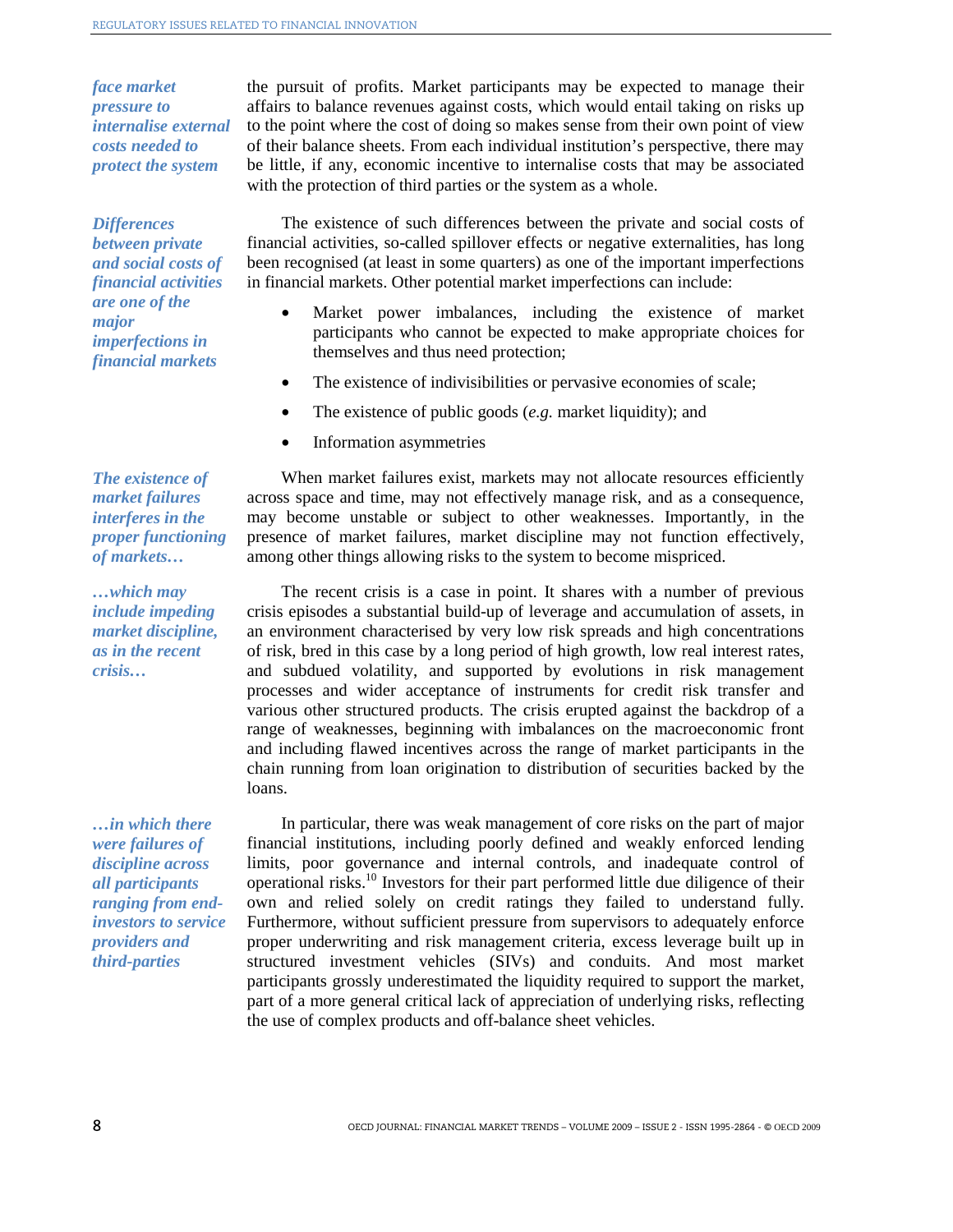*Insufficient concerns about credit risk were at the core of the problems, motivated in some cases by the desire to accommodate demands for risk* 

# *The tiered*

*structures of risks that had been built up to feed the process collapsed once the degree of mispricing of risk became evident* 

*Though unusually severe, the crisis reflects a typical pattern* 

*Importantly, liberalisation and innovation are important for financial development, but often have hidden flaws…* 

*…which can prove problematic when they do emerge* 

At the core of the problem was a mispricing of credit risk, or insufficient regard for it. Through the use of credit default swaps (CDS) and other risk transfer instruments and based on predictions of quantitative risk models, originators/sponsors were inclined toward the view that their exposures were sufficiently hedged. At the same time, the lack of any perceived concentrated risk exposures left them with too little incentive to monitor the performance of individual loans. Rather, underwriting criteria were relaxed, in part, to feed a growing demand for higher yielding securities on the part of investors and perhaps as well to facilitate tax arbitrage.<sup>11</sup> The underlying loans were then bundled, via the use of leveraged funds, and repackaged into various heterogeneous complex structures.

Many of these structures of tiered risks began to collapse once the deterioration in the performance of subprime collateral began to surface and participants began to sense that many of the basic assumptions implicit in the underlying analysis of credit risk, such as those concerning default correlations, were inaccurate.<sup>12</sup> But securities structures had become so complex and heterogeneous that it was difficult for participants to disentangle the various layers to determine who bore what risks, at least not on the basis of standardised approaches. In that environment, market participants lacked confidence in the financial integrity of potential counterparties to the extent that credit extension and financial intermediation more generally ceased to function.

The financial crisis itself has been unusually severe by various measures. But in other respects, the recent developments actually match the historical pattern quite well. Indeed, looking backwards over time one finds many periods in which rapid growth has been spurred and supported by financial innovations, but in which the pace of growth masked key underlying risks, as innovation outpaced the capacity of managers, boards of directors, supervisors, and the market as a whole to adapt accordingly.

One official notes in this context that financial development depends on the liberalisation of financial markets and on innovations that improve the flow of information. Even sophisticated market participants must have sufficient information if they are to protect themselves from risks related to new products, markets, or market players. Unfortunately, liberalisation measures and financial innovations often have hidden flaws and do not solve information problems as well as markets may have assumed. When these flaws become evident, markets sometimes seize up, often with very negative consequences for the real economy.<sup>13</sup>

The flaws associated with recent innovations derived mainly from excessive heterogeneity, complexity, and opacity, which obscured underlying risks, allowing them to build to levels grossly disproportionate to the perceived benefits.<sup>14</sup> It is important to note that the individual products themselves may not be intrinsically bad. When used appropriately, they can be useful instruments for hedging selected risk exposures. But their higher degree of complexity increases the chances for mistakes to be made, while the associated higher amounts of leverage to which they give rise act to magnify any problems that do emerge. And the risks of inappropriate use are not limited to end-investors. Financial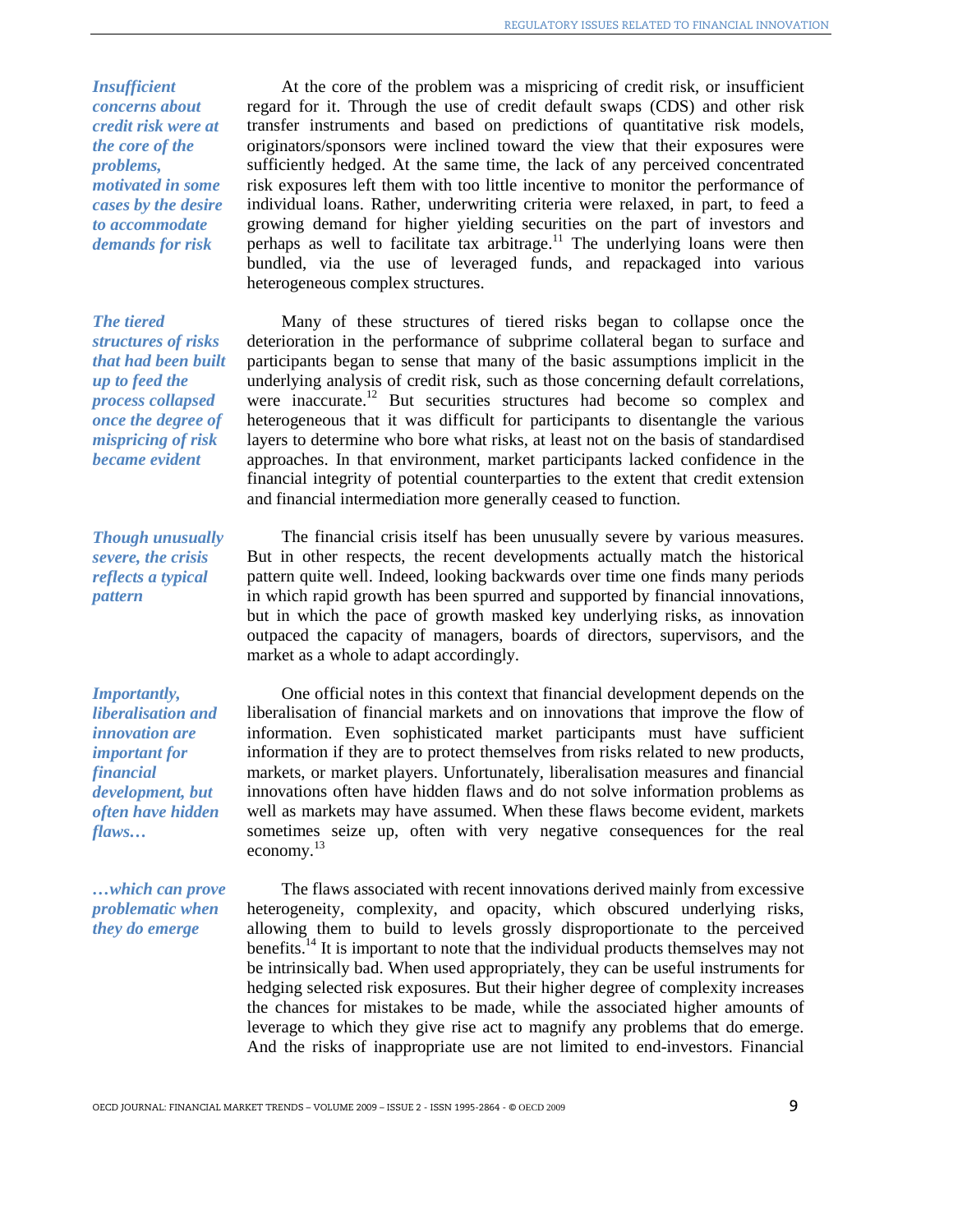intermediaries may also use them inappropriately, either through mistakes in risk management or as part of deliberate risk-taking strategies. Indeed, the bubble that preceded the crisis was fed by various participants shifting into asset classes seemingly irrespective of the risks, in some cases to mimic product offerings that had proved profitable for competitors.

*Problems this time with new products included excessive complexity and opacity, which allowed risks to build to unsustainable levels* 

*Properly functioning markets for new products and services take time to develop* 

*For example, the validity of model assumptions becomes evident only after some time has passed* 

In the end, the complexity of product design and the sheer pace of market innovations exceeded the capacity of the entire system to measure and limit risk and to manage incentive problems in the securitisation process, which was caused in large part by a general failure of many market participants, to understand fully the instruments that were created. A wide-spread lack of awareness about risk certainly increases the odds of participants making incorrect choices that precipitate problems, and in an integrated network of the sort that has come to characterise modern financial systems there is a non-trivial chance that those problems when they do emerge can become systemic.

Looking back, it seems that new products and services can be introduced and markets for them can develop and even flourish for some time in the absence of formal enabling regulations, relying instead on the basic legal infrastructure or on the regulatory framework in place for other components of the financial system. But while new products may be introduced and gain acceptance among a broad audience, properly functioning markets for the products need some time to develop, which typically entails a less rapid process of learning and strategic adjustment.

For example, market participants use models and various statistical techniques to project cash flows and estimate the risk exposures related to new financial instruments, but the true nature of these factors becomes evident only over time, through observations of behaviour under a variety of economic conditions, such as over the credit or business cycle. Problems with the infrastructure needed to support an innovation may also emerge with a delay, at which point they can threaten the health of individual institutions, markets or the system as a whole.

#### *Measures needed to enable the system to accommodate innovation*

*The current institutional framework cannot manage innovative activities in an acceptable way* 

*In particular, it does not seem to provide for adequate protection of consumers and* 

It seems, given the periodic breakdowns that have occurred, that the system does not seem especially robust to innovative activities. Authorities must find ways to protect the system against systemic risk, and must ensure proper market conduct on the part of financial service providers and adequate protection for consumers and investors, if they are to prevent problems at individual institutions and markets from propagating and to preserve public confidence in the integrity of the financial system.

Financial activity depends to a considerable extent on notions of trust and fairness. In particular, end-users of financial products and services – especially unsophisticated consumers and investors – find it difficult to evaluate the quality of financial products and related information. There are limits to the ability of small retail consumers and investors to protect themselves in their dealings with the financial services industry, so they generally need some form of assurance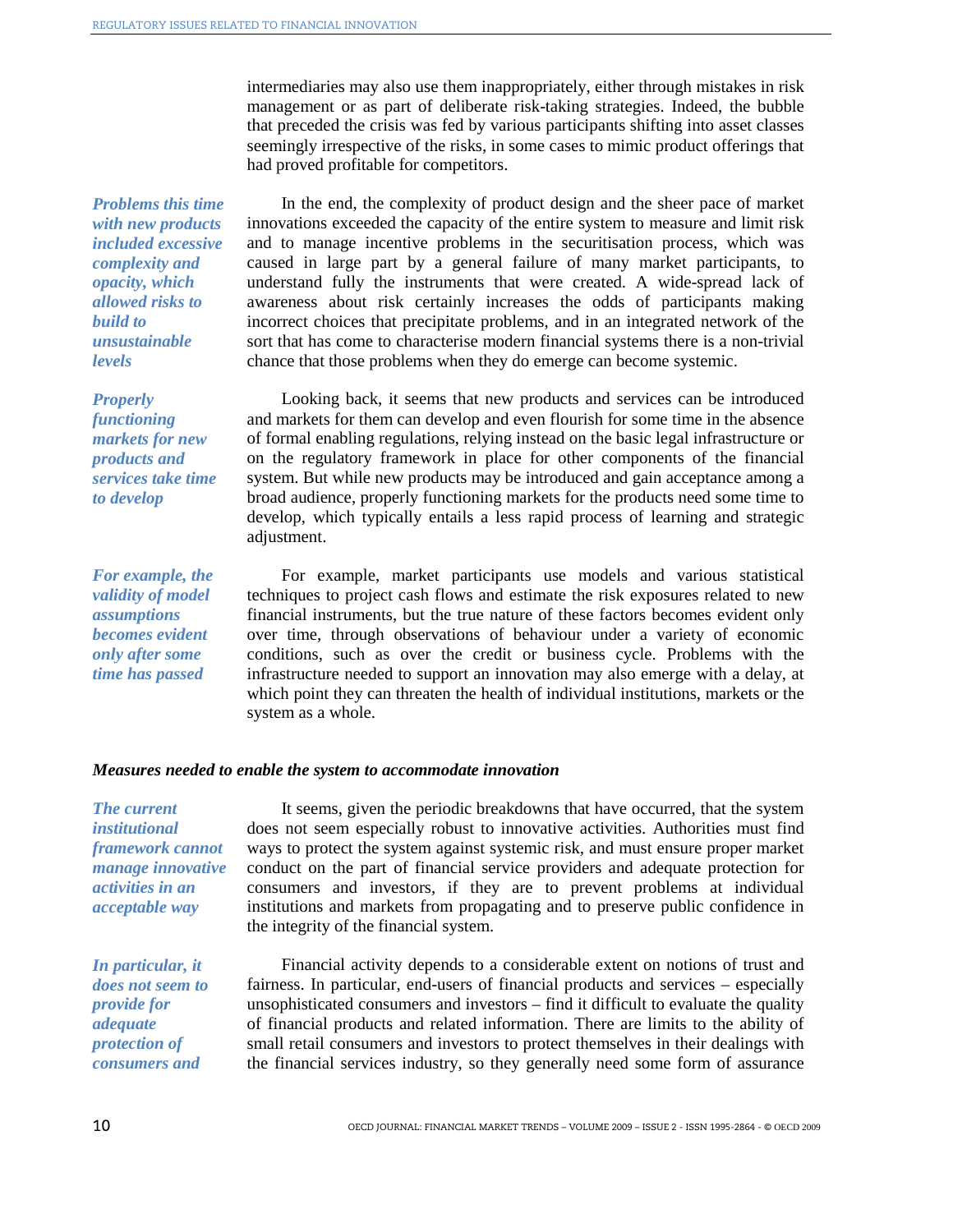*avoidance of systemic nearmeltdowns* 

*To do so effectively would require a case-by-case assessment of innovations*

that financial institutions and markets operate according to rules and procedures that are transparent and fair, in the sense of being free from manipulation, conflicts of interest, or other such shortcomings.<sup>15</sup>

The difficulty is that it does not seem possible within the current regulatory and institutional setup to accommodate innovative activities in a way that achieves the objectives of protecting consumers and the system on an ongoing basis, which means avoiding widespread delinquencies or periodic meltdowns. This note argues that two sets of measures are needed to accomplish these tasks and make the financial system more resilient. One set consists of required improvements in the infrastructure for financial services. Other measures target various types of innovations.

#### *Measures needed to prepare the system for innovative activities*

#### *Step 1: Adopt an unbiased stance*

Historically, periods of heightened innovation have often been followed by a much slower pace or even a reversal or retreat to previous norms, as subsequent failures or crises brought on, at least temporarily, strong antiinnovation sentiment among members of the general public and policymakers alike. But in time, tempers calm, memories fade, and the pace of innovation picks up anew.

*Despite periodic problems, innovations have generally been positive, on net, for economic growth and development* 

*Thus, authorities should not be predisposed against innovations* 

This response is to be expected. Innovation is best viewed as a natural aspect of the workings of a competitive system. And despite the periodic upheavals, it is arguably the case that the effect of financial innovations has, as noted above, been positive, among other things by lowering the costs and broadening the menu of financial products and services available to ultimate savers, ultimate borrowers, and other market participants.<sup>16</sup> Moreover, customers who once were forced to remain outside the formal financial system have gained access to credit, via the availability of new lending products and distribution channels.

Advances of this type are important if economies are to replenish themselves over time. And for that reason, authorities should refrain from adopting a negative bias against innovative activities. Of course, an unbiased stance does not mean that authorities/supervisors should not care at all about innovative activities and adopt a completely hands-off approach, whereby new financial instruments or activities are allowed to develop and spread without any official scrutiny whatsoever. The issue is where the proper line should be drawn.

#### *Step 2: Ensure that the necessary framework conditions for markets to function properly are in place*

*There are a number of important prerequisites for the* 

At the broadest level, government intervention in the financial sector seeks to ensure that the financial system supports the smooth functioning of the real economy and a large component of the fundamental regulation of financial services is generic to all parts of the economy. Basic elements include measures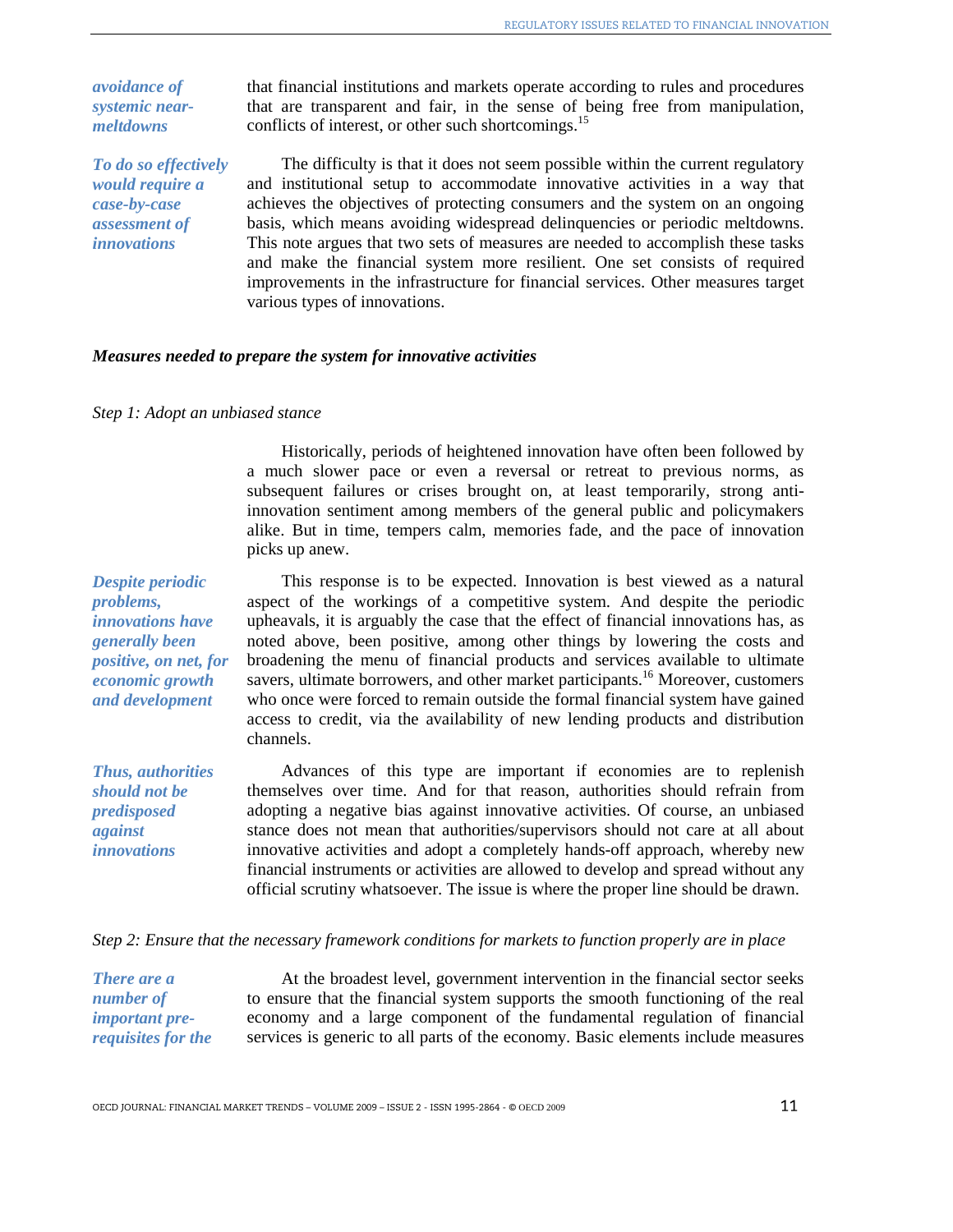*financial system to perform its functions*  to ensure that the legal system supports economic exchange by protecting property rights (through anti-fraud provisions and contract and commercial  $\text{law}^{17}$ ), establishing judicial and other enforcement mechanisms, and ensuring proper market conduct.<sup>18</sup> These measures are among the core components of a well developed infrastructure for financial services, which also includes reliable accounting, auditing, and tax systems, as well as more specific requirements at the level of individual sectors (*i.e.* banking, insurance, securities). *But market framing rules alone are not*  All of these measures are necessary framework conditions for markets to work. But these *market framing* rules alone are not sufficient to enable a market

to function properly. They must be backed by sound fiscal and macroeconomic policies and appropriate monetary controls to support sustainable aggregate economic activity and constrain major internal and external imbalances<sup>19</sup> and by a broader set of *market perfecting* measures.

Basic anti-fraud measures typically suffice for private, bilateral contractual agreements but more intrusive regulatory requirements are introduced as the complexity of financial arrangements increases and as balance sheets of service providers become more opaque. The main components of the regulatory framework for financial services in most OECD economies generally include the following activities: (1) licensing, registration, and prudential supervision of some categories of financial institutions; (2) disclosure requirements for public offerings of securities; (3) authorisation and oversight of securities markets; (4) regulatory and supervisory procedures governing the management of financial distress events and the restructuring or exit of insolvent financial institutions; (5) regulation of anti-competitive market structures and takeover activity; and (6) regulation of market conduct.

*The challenge is link the structure to innovative activities*

*sufficient* 

*Rather, various market-perfecting measures are needed, which include various forms of regulation* 

> The key is to link this structure to innovative activities, bearing in mind the ability of market participants to contract around regulatory hurdles. As market practices in financial services can evolve rapidly, overly detailed regulations may not be effective and may become counterproductive over the longer term. Broad regulatory principles will need to be applied in some circumstances.

*Step 3: Acknowledge that there is no one policy measure that can be considered optimal in all circumstances* 

*A balanced approach is required, which means regulation and supervision in combination with competition and market pressure* 

The next step in the design of a regulatory framework adapted to innovations in financial services is to accept that the issue for policy is not a choice between two polar cases of exclusive reliance on competition and market pressure (*i.e.* market discipline) on the one hand versus complete reliance on regulation and supervision on the other. Competition and market pressure are necessary for the attainment of sustainable market outcomes, but alone are rarely sufficient. But by the same token, though necessary for the attainment of stable and efficient market outcomes, regulation and supervision alone are also not sufficient.

*Both sets of measures have their role to play* 

It is important for policymakers to appreciate the fact that both sets of instruments have their place in the policy repertoire. In economic parlance, they are not perfect substitutes; that is, it is not possible to make wholesale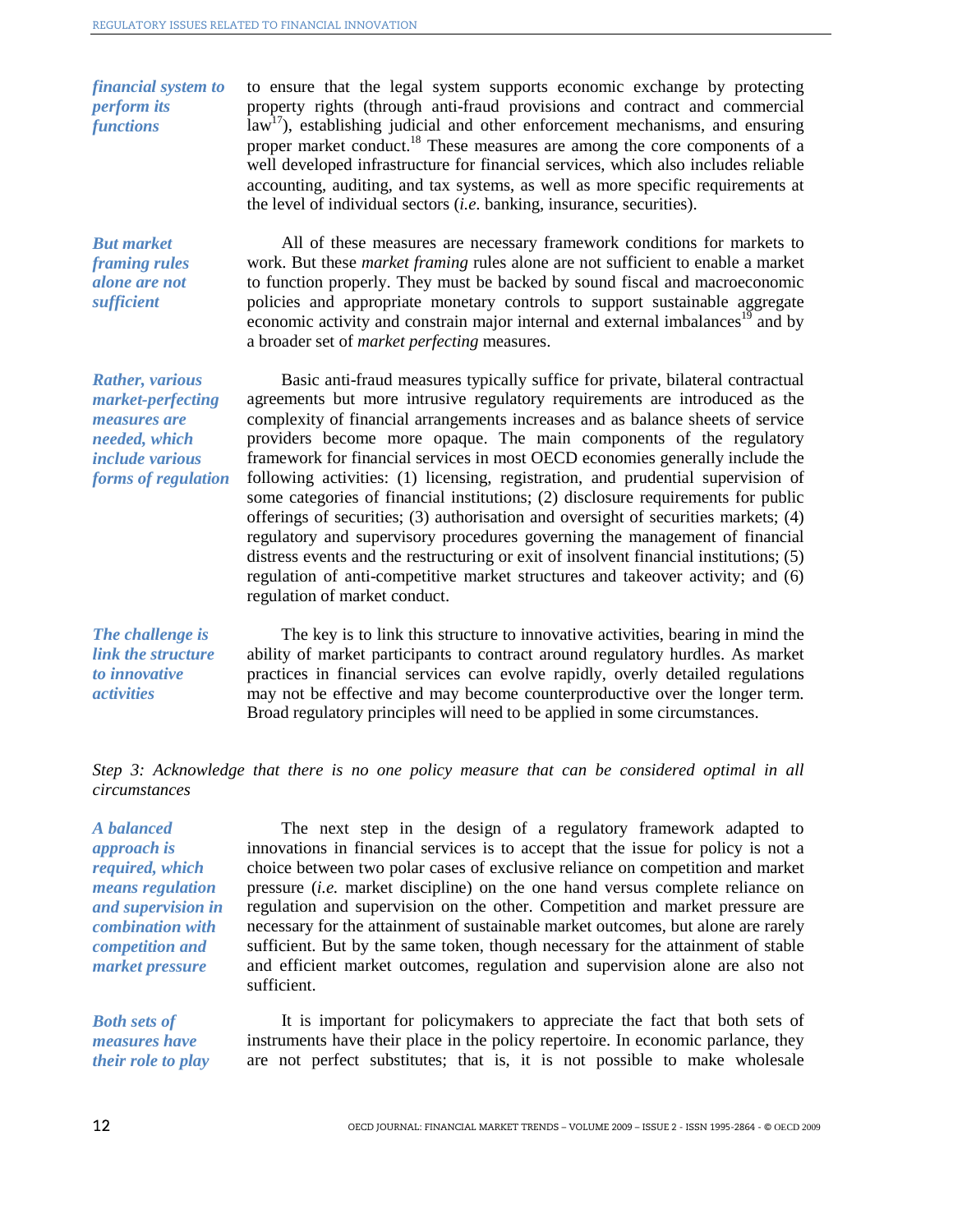substitutions between them and attain desired outcomes. Rather, government policy affects market outcomes in interaction with private sector behaviour and, as the *General Guidance* notes, the success of regulation as a policy instrument depends to a significant extent on encouraging proper behaviour, which requires aligning the incentives of participants with policy objectives.

*Regulation is important, but if not properly designed, could result in unforeseen consequences that precipitate wider problems*

*For example, poorly designed regulation can distort market signals and result in net economic costs rather than net benefits*

Regulations are obviously important, but they are only one component of a full complement of measures that underpin the proper functioning of financial systems. It is important to recognise that regulation is not a panacea for problems and imperfections that arise in the financial system. For one, all official interventions in the workings of the economy have their own costs and can create distortions of market signals or have unforeseen consequences that precipitate wider problems down the road. The end result could well be efficiency losses that are at least as substantial in economic terms as the market imperfections the regulations are supposed to correct.

Usually, it is improperly conceived and poorly designed regulation that results in net economic costs. This outcome sometimes results from direct effects on individual market participants or segments, but more often occurs indirectly through the distortion of market signals. And often as not, that outcome stems from ambiguous objectives. It is important to take a step back and ask again what is it that we are trying to achieve with financial policy. The answer should be a precise statement of the desired outcome, such as, improving standards of market conduct, changing the behaviour of all participants in a certain way, improving the capacity of consumers to understand the products on offer, etc. If the goal is not clear, it becomes difficult to design or implement efficient corrective measures.

*Step 4: Ensure that the policy instruments needed to achieve incentive-compatible objectives are in the toolkit* 

(a) Clarify what is meant by maintaining systemic stability

*More regulation may or may not be the answer to emerging problems*

When problems do occur, it may prove to be the case that the correct policy prescription entails tighter regulatory control. But it may not and policymakers should resist taking the false comfort that comes from the view that more regulation is always the solution to market failures. Instead, policymakers should seek the right balance among policy instruments. Financial policy instruments are complementary, which means that changing one measure alone could prove to be counterproductive. All components – market discipline and regulation/supervision – must work in concert to achieve desired outcomes.

*Policy needs to start from a clear set of objectives* 

As most people would agree that a principal goal of financial regulation is to promote financial system stability, that's a good place to start. In most countries some authority, be it the central bank, another entity, or a committee has a broad objective of maintaining the stability of the financial system, owing to the simple fact that if the system is not safe and stable, then it is exceedingly difficult, if not impossible, to achieve any of the other objectives. Surprisingly, considering the importance of this goal, what exactly is meant by this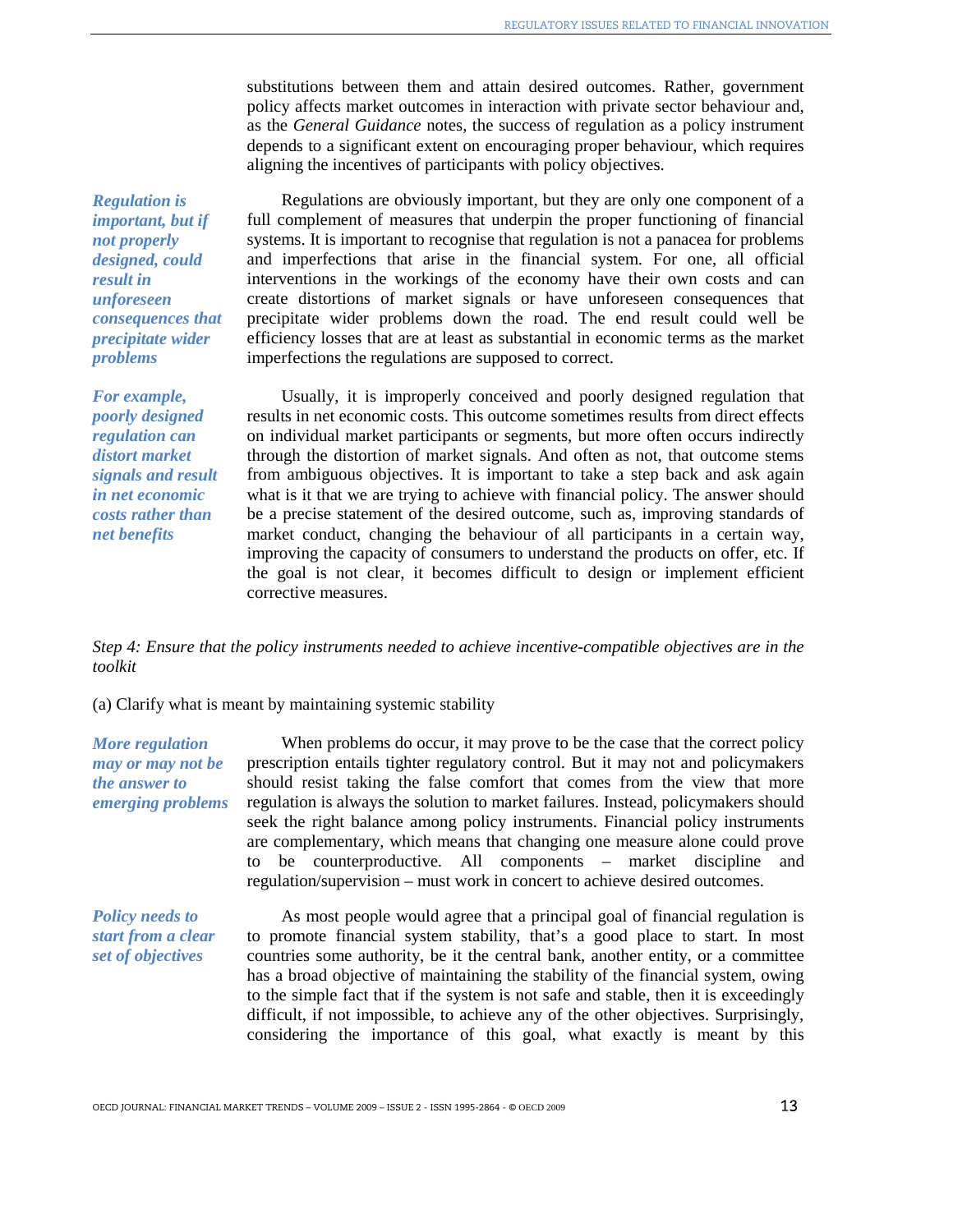commitment has often not been clearly defined.<sup>20</sup> This ambiguity has historically not been constructive.

*The place to begin is with a clear idea of what is meant by the goal of systemic stability* 

Occurrences of financial instability become systemic when an event (some type of shock<sup>21</sup>) triggers reactions that are sufficiently large or widespread to produce significant adverse effects for the financial system as a whole and thereby the broader economy. Accepting this description as valid suggests that the avoidance of systemic risk requires preventing disruptions at individual institutions and markets from propagating and spilling over to disinterested third parties and the broader economy. Technically speaking, failures of individual institutions need not be causes for concern. Failures are a normal outcome of the proper functioning of a competitive economy. The failure of individual projects and at times of entire firms (even financial institutions) is one means by which competitive markets weed out weaker performers. It is the ultimate market discipline. Indeed, sustained economic growth requires that resources are reallocated in this way, shifted from activities that are no longer profitable to more productive uses.

*This goal should normally not be taken to imply zero failures* Thus, the goal of public policy towards the financial system has to be to make the system more resilient in the wake of failures by preventing problems at individual institutions and markets from propagating and not by reducing the incidence of failure to zero.

(b) Properly address exit problems for large institutions

*The current approach seeks to prevent problems from occurring at institutions* 

The current approach to protecting the financial system from the propagation of disturbances is to try to prevent serious problems from developing at individual institutions, under the premise that maintaining the health of individual institutions is the best way to ensure the health of the system or at least to preserve confidence in it.

*Special care is taken to avoid problems at large institutions...* 

safety nets. *… but such an approach can give* 

*rise to moral hazard* 

Inasmuch as system-wide financial crises have often occurred in the wake of a widespread loss of confidence that in turn was prompted by the failure of a major financial institution, authorities in many jurisdictions have treated prospective failures of large institutions differently from failures of small institutions. And so, while a principle of allowing poorly managed institutions to fail is fine in theory, in practice, when confronted with the potential failure of large institutions, most authorities have been reluctant to take the chance that non-intervention will work out for the economy. The so-called 'constructive ambiguity' regarding intervention tends to be ambiguous only with respect to small institutions, while very large institutions become perceived as "too big to fail", out of fear of the potential risk to the system and the threat to government

The problem with this approach is that accidents that are waiting to happen eventually do. Thus, institutions that are considered too-big-to-fail most certainly will; they will just cause big problems when they do, unless procedures are in place to facilitate their winding down in an orderly fashion. Orderly, equitable, and transparent exit procedures are the counterpart to minimal entry barriers to achieve an efficient allocation of resources, from older, less productive entities to newer, more innovative ones.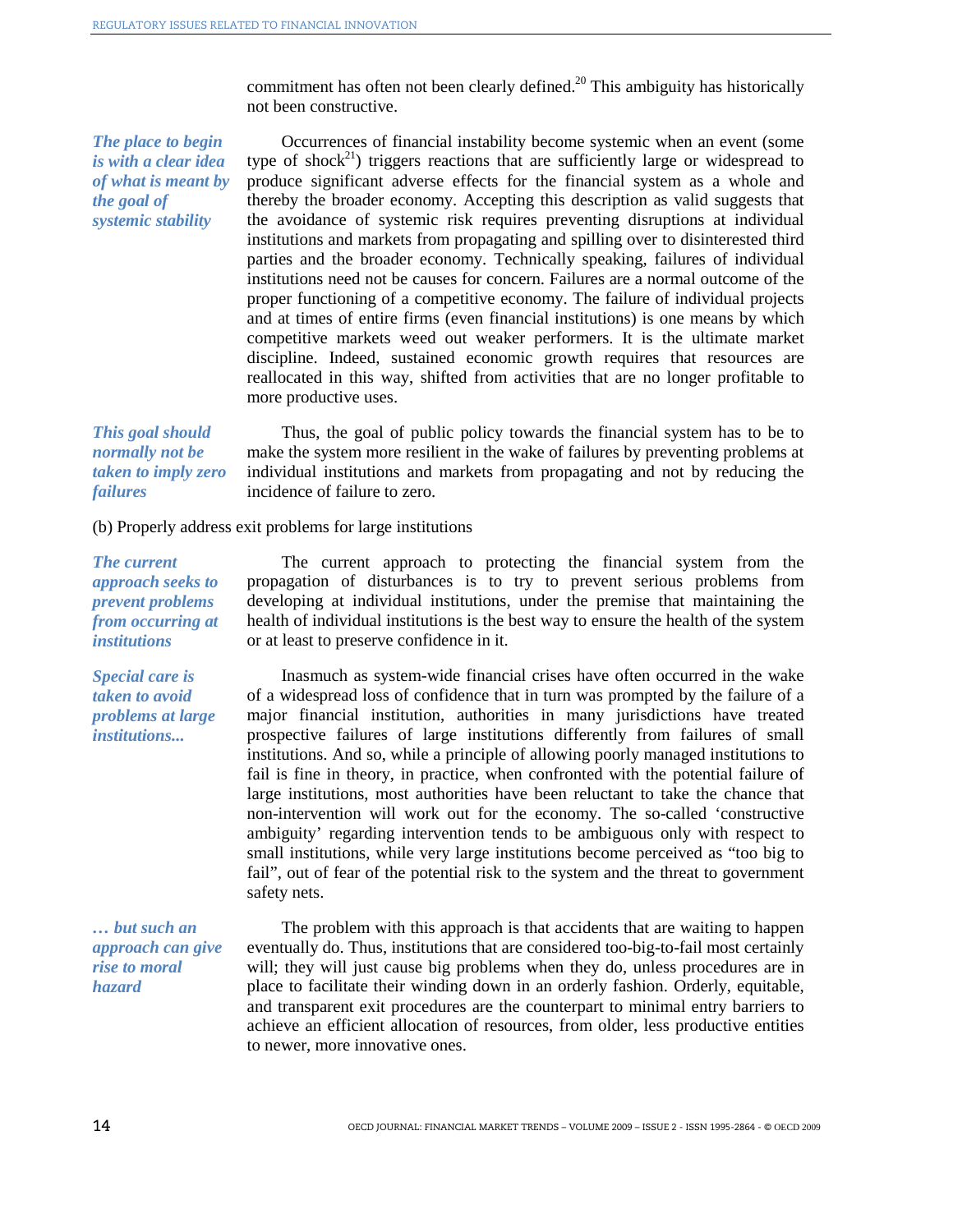*In fact, the adoption of a toobig-to-fail doctrine may encourage excess risk taking that results in more serious problems once failures do occur* 

Failures of financial institutions can generate sizeable negative spillover effects if not properly managed, but it is abundantly clear that a too-big-to-fail approach gives rise to considerable moral hazard. The existence of government guarantees and other insurance mechanisms may reduce the incentives of private financial counterparties to manage the risk exposures they assume. For example, the moral hazard problem associated with explicit safety net guarantees such as deposit guarantees arises from the potential for the deposit-taking institution, the depositor, or both to be less "prudent" than might otherwise be the case, relying instead on the existence of the state-sponsored safety net to underwrite mistakes.

Similarly, the expectation of public sector intervention to ward off "systemic" losses in the event of financial difficulties of large institutions is a form of implicit safety net that may encourage some participants to hold more concentrated exposures with covered institutions than they likely would operating under an effective potential for failure.

The threat of failure keeps institutions 'honest' by inhibiting any tendency to trend towards excessive risk. The willingness of creditors to withdraw their funds on suspicion of improper behaviour or excessive risk taking is an important component of market discipline. This component is not active if prospective creditors and counterparties have sound reasons to believe that large financial institutions will not be allowed to fail abruptly.

*It must be possible for institutions to fail, even large ones* 

*tendencies towards excess risk taking* 

*The threat of failure can help to* 

*minimise* 

The obvious policy conclusion is that if market discipline is to function properly, participants must believe that it will be possible for institutions to fail, regardless of their size or degree of interconnectedness, with obvious negative consequences for creditor and investors.<sup>22</sup> The pursuit of systemic stability should not entail adopting a too-big-to-fail approach for large institutions.

It has been argued many times that, even with failures of large institutions, market principles need to be applied. They include that managers of failed institutions receive the appropriate punishment, that shareholders are forced to bear their burden of loss, and that the financial community as a whole is involved in efforts to resolve the problem. The rationale is that adherence to these principles should help to lower moral hazard and instil more discipline in the market. But, of course, under current arrangements, once an institution's size and complexity and its degree of interconnectedness pass certain thresholds the likelihood of an abrupt exit is perceived by many participants to decline considerably.

*To make such a system operational requires a dedicated framework for the orderly unwinding of failed institutions*

The need for a dedicated framework for facilitating the orderly unwinding of financial institutions, both for entities that take deposits and for other large integrated intermediaries that operate in scale across numerous markets, has been acknowledged for some time. But few such frameworks have been introduced. Special procedures may apply for banks, but similar measures may not be available for other forms of large, complex financial organisations. There are discussions underway in a number of jurisdictions regarding measures to enable the system to cope with isolated failures of large, complex institutions (*e.g.* a rapid resolution plan). Ideally, these discussions should converge on an approach that can be made operational across jurisdictions, but the difficulties in doing so will not be easily resolved.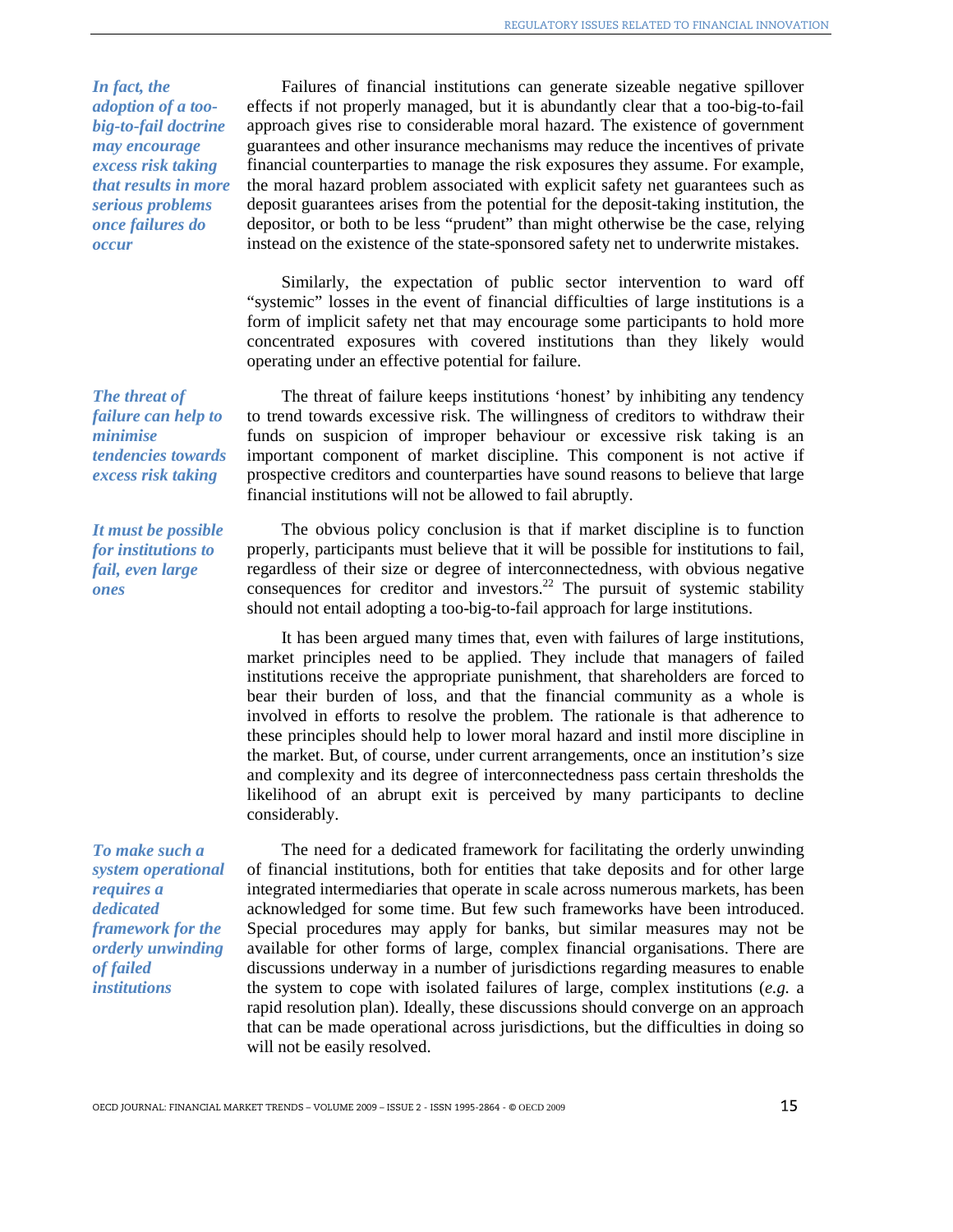#### (c) Establish a proper macro-prudential framework

*Focussing on individual institutions is questionable* 

*Oversight needs to be expanded to address macroprudential concerns, including in securities markets* 

*A system-wide macro-prudential approach is needed to account for risks that hide in the interface between institutions and markets* 

The second issue with current safety and soundness regulation is the mistaken premise that a focus on the behaviour of individual institutions is sufficient to ensure the health of the system as a whole. The current crisis has illustrated all too well that risks to the system can hide in the interactions between intermediaries, products, and markets, and not with particular institutions per se.

It is now a given that regulation needs to be enhanced in scope to address systemic risk. A particular concern in this context is the approach to securities market oversight, which in many jurisdictions has had a focus almost exclusively on protection of retail investors and largely through disclosure requirements. This focus is mostly the outcome of specific historical, political, and economic circumstances (especially the Great Depression). The problem with this approach is that it ignores other risks that can negatively affect the integrity of markets and the system as a whole.

In the run-up to the crisis, for example, many entities or products that either were exempt from regulation altogether or benefitted from a 'light touch' contributed to the mispricing of assets, excess leverage, and ultimate instability. Even products directed at sophisticated parties must be subject to proper oversight as regards their market impact. And where sophisticated investors are institutional investors, there must be proper oversight to ensure that they themselves are aware of and capable of managing the risks to which they gain exposure, in order to ensure said risks do not harm their fiduciary mandates or have broader market impacts (*e.g.* from their need to make disorderly portfolio adjustments or to withdraw altogether as sources of liquidity).

All of these changes are needed to ensure that the institutional structure of regulation is sound for all components of the regulatory framework. All components of the regulatory framework must operate according to proper mandates if the financial system is to sustainably accommodate innovations and be resilient to failures. Properly construed and enforced regulation is part of the core infrastructure that supports financial stability and innovation.

(d) Establish a proper framework to ensure adequate protection for consumers

*And it is necessary to maintain adequate protection for retail consumers and investors…*

The potential private costs of financial instability are large (*i.e.* losses to banks' clients and shareholders), but it is the large social costs that often induce authorities to act. They include losses on the part of small depositors and investors, reduced (if any) access to credit on the part of small to medium-sized enterprises especially but borrowers in general, disruptions to payment and settlement systems, reductions in output, higher unemployment, and costs to taxpayers. As a consequence, authorities use various preventive mechanisms to ensure the stability of the system as a whole and to maintain the integrity of the payments system and public confidence in the system.

*…if the financial system is to continue to attract capital and function efficiently*

What about protecting consumers and investors? Maintaining consumer and investor confidence is necessary if the financial system is to attract capital and function efficiently. Market confidence is undermined if the financial system is not adequately protected from abuse, as trust and confidence once lost are difficult to restore. There are no obvious instruments for doing so, which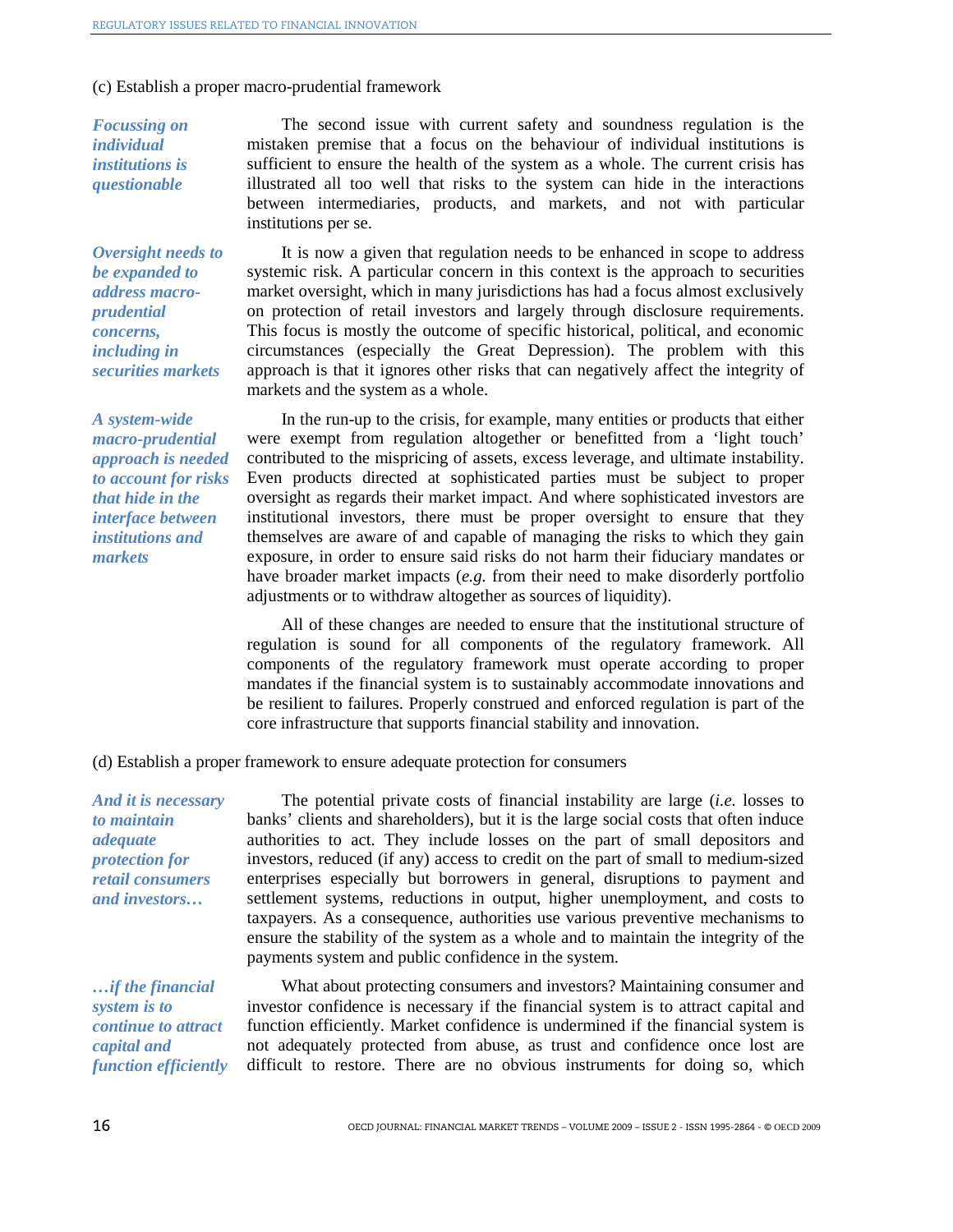explains why authorities have had few options to address the problems faced by unsophisticated consumers/investors other than various forms of bonding arrangements (*i.e.* guarantees), which are designed to provide partial or complete protection against undue losses. The word 'undue' is extremely important. Endusers of financial services should be protected against fraud, malpractice and other misconduct on the part of service providers. But this objective should not entail efforts to reverse errors of judgment that are committed knowingly.

#### *Step 5: Ensure regulators and supervisors have the requisite skills and experience*

*Regulators and supervisors will need enhanced capabilities to effectively handle the complexities of today's financial markets* 

The core elements of high-quality regulation are not limited to the policies alone. Supervisors need to develop skills and expertise in the appropriate use of regulatory instruments in order to apply them in an effective manner, which may in some cases require taking a proactive approach. Hence, the next step in the design of a framework that is capable of effectively and efficiently responding to innovations is to ensure that staffs of experienced, well-trained supervisors exist in all inter-connected jurisdictions; otherwise, the weakest among them becomes the port of entry for subsequent problems.

*This includes some mechanism to address crossborder issues* 

*Supervisors must have an in-depth understanding of the activities of supervised institutions…* 

*…which includes understanding the particulars of risk management models and internal control structures*

Moreover, there is an international character to many product developments, which requires that the level of cross-border supervisory communication and coordination is commensurate with the degree of interconnectedness of markets. The recent crisis makes it clear that a better coordination mechanism is needed for all areas of cross-jurisdictional oversight.

The crisis also serves as a reminder of the types of conflicts of interest, governance problems, and weaknesses in risk management that can arise in large integrated financial institutions. When present, these conditions hamper the functioning of market discipline. Self-discipline also becomes less effective as problems develop within an institution, which means that increasing regulatory intervention becomes necessary. Particular challenges brought on by recent market innovations have included among other failings an overly rapid pace, a lack of transparency, complexity, and a lack of understanding of core risks.

The requirements for supervisors to effectively monitor and address these issues are far from trivial. Supervisors need to develop as much knowledge about an institution and its risk management models and control procedures as the individuals who build the quantitative models and the members of the management team who formulate the risk management strategy in which the model plays a role. Some activities may appear to be highly profitable, but often enough that outcome may reflect the fact that some risk is either being mispriced or not priced. Supervisors need to be able to identify these cases. And they must be capable of doing so relatively quickly and flexibly under potentially rapidly changing circumstances.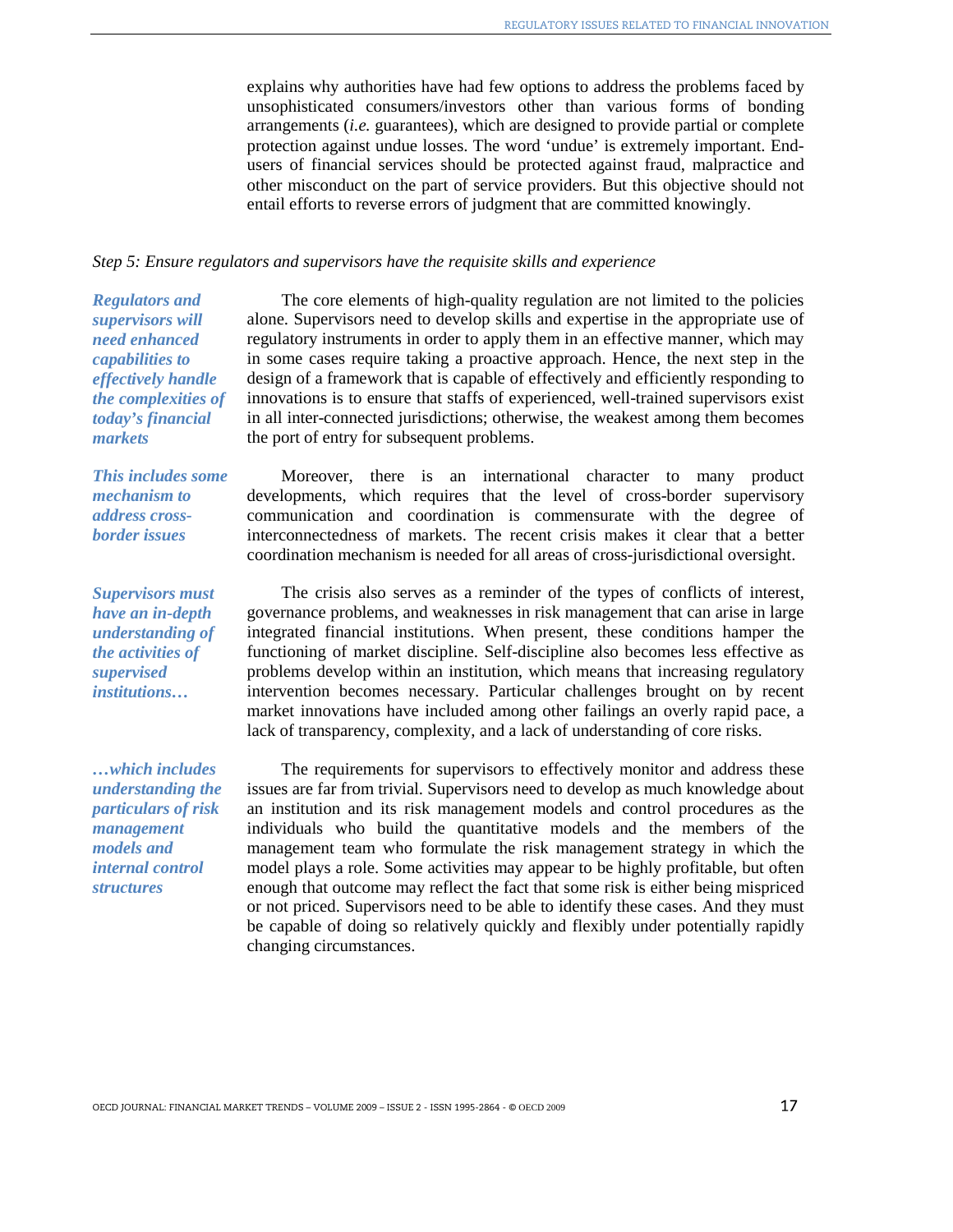*Step 6: Ensure a proper balance between regulation and governance* 

*Need for proper governance and internal controls at financial institutions themselves* 

The improvement in the capabilities of supervisors must work in concert with institutions' own internal controls. The relationship between regulatory policy and broader governance is critical. The success of regulation as a policy instrument depends to a significant extent on influencing behaviour, which means that regulatory policies must be complementary to other aspects of a jurisdiction's corporate governance regime. This governance structure must function properly.

In the run-up to the crisis, the weak capacity of boards to exert proper oversight of their institutions' business operations and attendant risks was at the core of the problems. Crucial information perhaps never reached the board, or the members failed to understand the risks inherent in their institution's change in business model, or were powerless to do anything to stop it. None of these possibilities is acceptable.

*Authorities need to ensure that institutions have the proper internal control mechanisms for the types of risks they assume*

It must be acknowledged that it is not the purpose of policymakers to substitute for boards and senior management of financial intermediaries. Regulated institutions are still private companies and are responsible to their shareholders. However, it is the purpose of policy to ensure that institutions internalise all costs, including the social costs associated with their own operations, their market conduct, and their behaviour vis-à-vis clients and customers. Institutions should be free to pursue their chosen business strategies (subject to shareholder and board approval), provided they take into account all costs. To wit, some activities may need to be backed by higher levels of capital support, more stringent disclosure obligations, etc., as needed to ensure adequate protection for the system.

*There are special requirements in the case of new products and services…* 

*…which may be extremely complex and based on instruments that can make the balance sheet vulnerable in times of stress* 

Authorities need to ensure that the governance framework for an institution is appropriate for the institution's risk profile and business model. For example, the requirements for sitting on the board of a small retail institution are obviously different from those for a globally active financial group. An institution's business mix and risk appetite places important demands on the management and control structure through which it operates. Proper risk management and control processes are especially important as regards innovative activities.

Some new products seem to be complex, but actually can be decomposed into a few simple payment streams that are themselves combinations of even more basic components. But some other new products are extremely complex. They may be based on entirely new processes; sometimes new organisational structures are also involved (*e.g.* SIVs and conduits), all of which can result in substantially greater levels of complexity and opacity than for similar, more traditional products. New financial products that are tailored to specific clients are often based on complex derivatives and place considerable reliance on market liquidity, arrangements that can tend to make the balance sheet vulnerable in times of stress.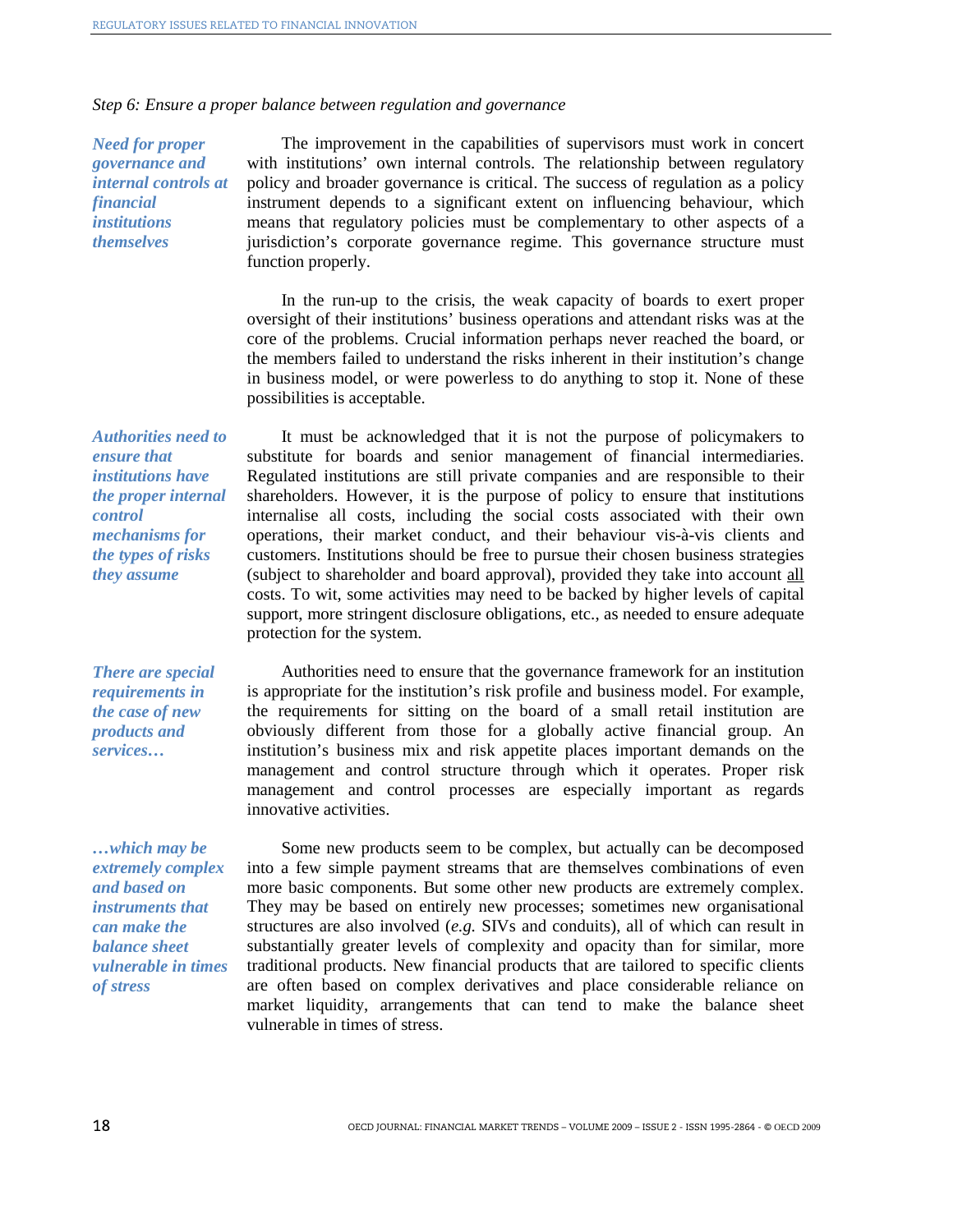*Dynamic risk exposures require an integrated approach to risk management* 

The types of dynamic risk exposures that can arise in the development and distribution of new products can affect both sides of an institution's balance sheet and cut across its constituent entities, such that aggregate risk for the entity as a whole can exceed the sum of the risk exposures of individual units. In such an environment, the application of standard risk management tools for the constituent entities on a stand-alone basis likely will not suffice. Rather, institutions must have an integrated approach to risk management at a sufficiently high level in the organisational structure to manage the risks associated with new product development.

#### *Measures addressed to particular innovative activities*

*Even with these measures in place, failures of institutions will occur* 

All of the above-mentioned measures are intended to ensure that the financial system is capable of measuring and managing risk and able to withstand periodic dislocations, either of individual markets or of the system as a whole, without teetering on the edge of collapse. But mistakes and accidents are going to happen nonetheless. Risk is an inherent aspect of financial activity and a core function of banks and other intermediaries is to price, manage and allocate risk. There is some component of risk in the system that stems from commercial activity and cannot be eliminated. The end result of attempting to make the system safe by driving all risk from regulated sectors would be to push it toward less transparent, unregulated entities or onto households, which is even less beneficial from a social or systemic stability perspective.

*The objective is not to prevent all failures; it is to attempt to moderate the amplitude of swings and prevent serious problems and harm to consumers* 

The implication, of course, is that failures will occur. There is no costeffective way to prevent all failures. What we tend to learn from crisis events is how to avoid a repetition of the very same debacle, not how to prevent them altogether. Financial markets have historically been subject to periodic booms and subsequent crashes and most likely will continue to be. Thus, the objective is not to attempt to prevent crashes, which is probably unattainable. But it should be possible to moderate the amplitude of the swings and prevent egregious errors and to better insulate retail end-users from the vagaries of institutions' mistakes. To do so requires a more focussed attention on certain types of innovative activities.

#### *Step 7: There should be appropriate monitoring of new products, markets, and processes*

*Authorities should develop a thorough understanding of financial innovations*

Authorities need to develop a thorough understanding of financial innovations to avoid the potential for a given innovation to cause widespread harm to consumers or prove catastrophic for the system. One of the higher principles to be observed in this context is the need for *precaution.* The *General Guidance* highlights the need for oversight of the financial system to be riskbased, which partly entails guarding against outcomes that occur with low probability but at very high costs.

*In short, new products and processes should be analysed over* 

The analysis of new products and processes over time should be seen as a critical tool to facilitate authorities' understanding of financial innovations. There need be no presumption that specific action is necessary, but a failure to adapt regulation and supervision to changed market circumstances can be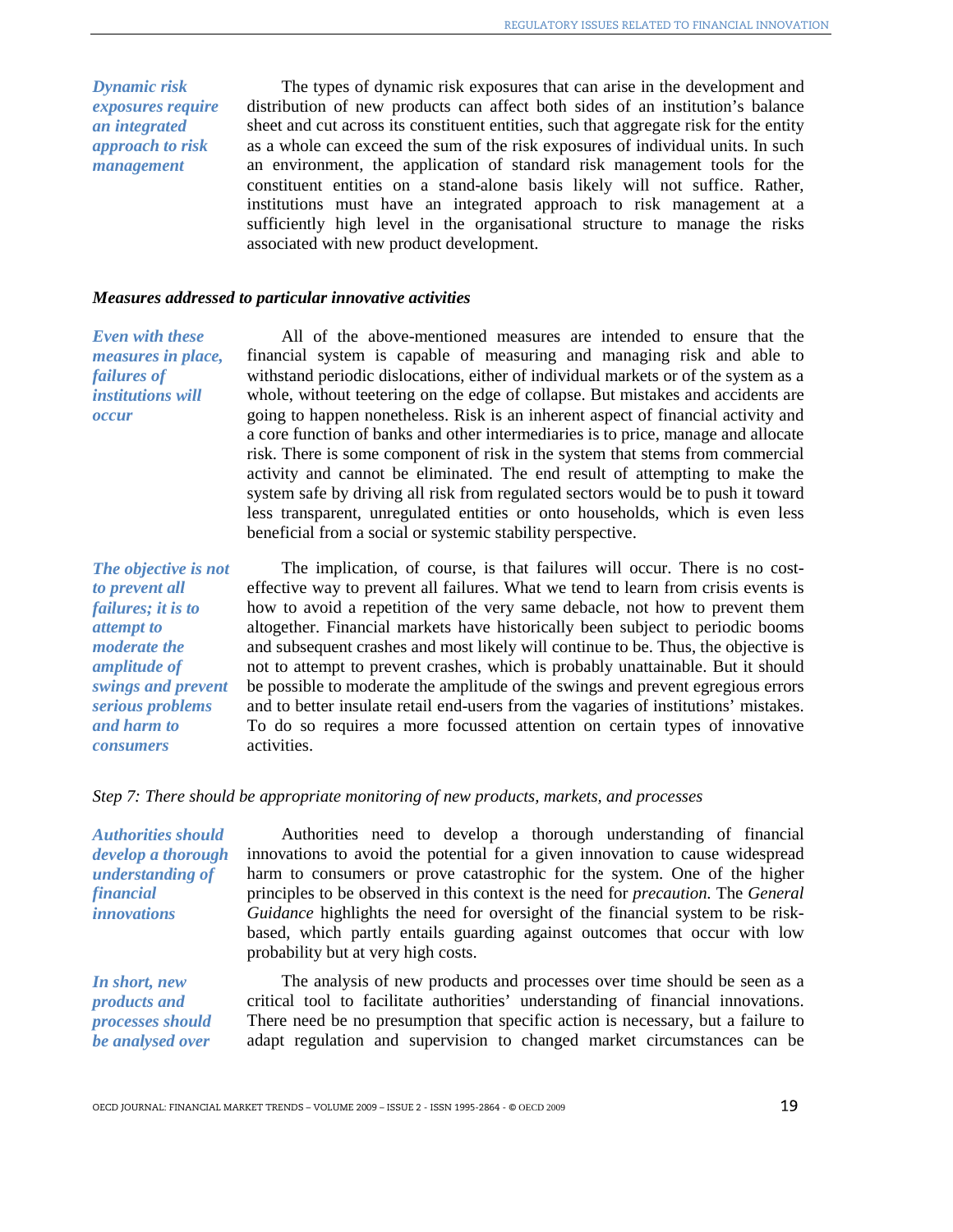*time to see if amendments to regulations are needed*

*The process of monitoring of new products and processes should entail consideration of a range of issues to ensure the system can remain resilient should problems emerge* 

*Part of the analysis is to gain an understanding of the motivation behind the particular innovation*

*For banks, capital relief has been a common factor motivating innovative activities* 

problematic. There can be a considerable delay between the introduction of a new product and the emergence of problems. Thus, a determination that an existing policy approach is sufficient should be based on a sound analytical foundation.

All of the measures described above in Steps 1-5 have as their focus ensuring that the system remains resilient in the wake of problems. There is a wide range of potential issues to be considered, which may include:

- What appears to be the intended target of the innovation: *e.g.* individuals (retail, high-net-worth, sophisticated); institutions (a particular category or type, cross-border, cross-sector); a particular industry or sector; infrastructure (trading platforms, clearing and settlement systems, procedures, or processes)?
- What appears to be the core purpose of the innovation: *e.g.* risk mitigation, capital relief, regulatory or tax avoidance, revenue enhancement, hedging, arbitrage, client need?
- Does the innovation result in true value added or does it represent a transfer from one entity or sector to another?
- What are the key assumptions underlying the innovation: *e.g.* existence of abundant liquidity; continued low or high interest rates, inflation, or volatility; benign macroeconomic environment?
- What is the timing of the innovation (*i.e.* in what part of the cycle is it being introduced; has it been tested under conditions of stress)?
- How does the product itself or the process used to produce it differ from traditional methods or products? Is the innovation revolutionary, or is it adaptive? $2^{23}$
- Is the innovation accompanied by a change in institutional structure or business models? New structures can serve multiple purposes. For example, by channelling risk positions through conduits or special purpose vehicles created solely for the purpose of unbundling and repackaging selected risks, banks were able to obtain favourable treatment under applicable accounting standards; under corporate, tax, bankruptcy, and securities laws; and under numerous banking capital regulations. $^{24}$

Among particular developments, micro-prudential supervisors will want to be alert to innovations that seemingly are created solely to reduce capital requirements. There are various motivations to free up capital, including passing along the benefits to shareholders in the form of increased dividend payouts or share repurchases, or simply re-deploying the capital to other more highly remunerative activities. Freeing up capital allocated to the loan book first became an issue back in the late-1980s, as banks came under regulatory scrutiny for exposures to highly leveraged borrowers. These pressures, concomitant with demands from shareholders for higher returns on equity, gave impetus to the development of the secondary market for loans.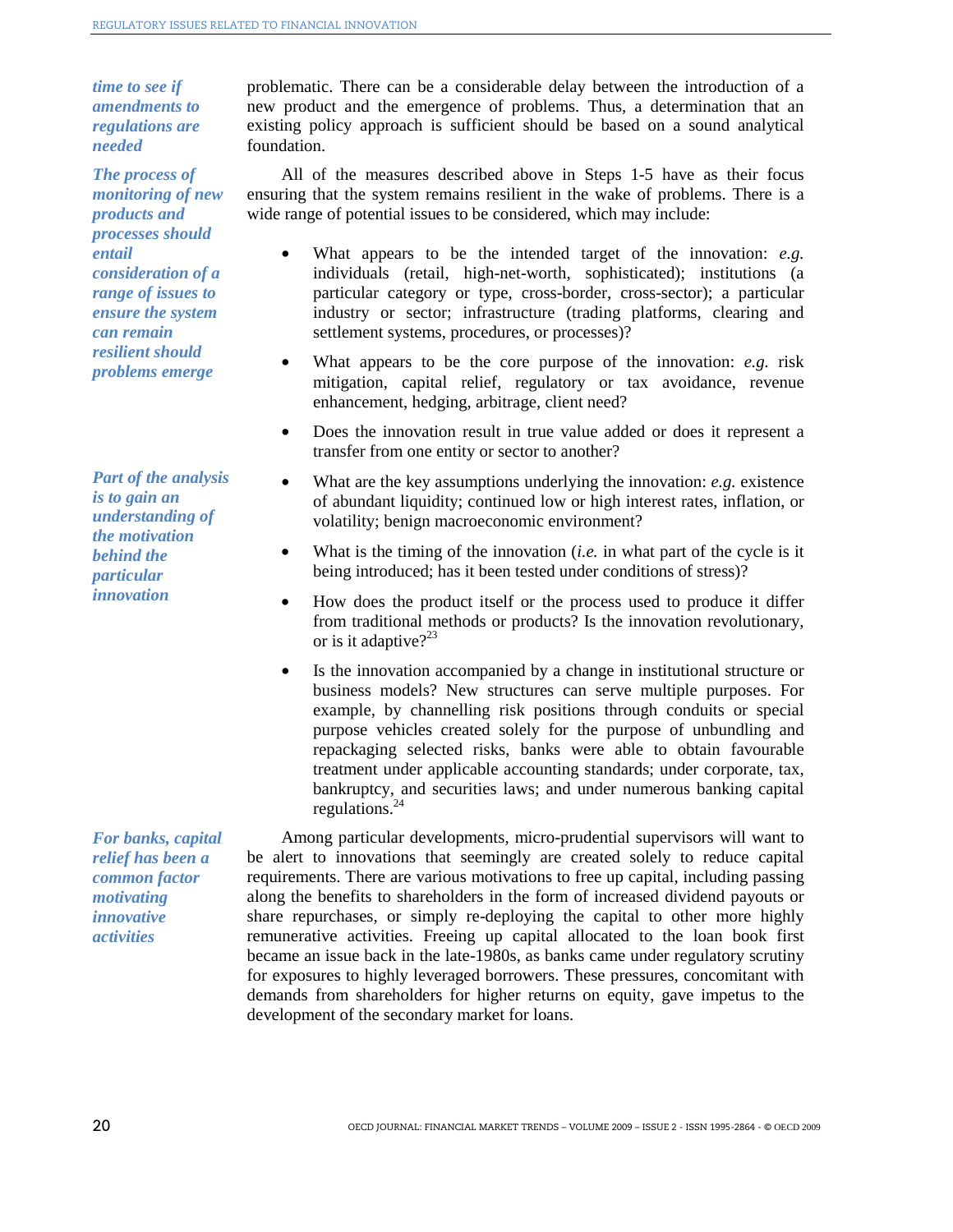Securitisation is one technique by which institutions have traditionally sought a more effective use of capital. Initially, securitisation was used mainly for assets for which the costs of acquiring and distributing information to rating agencies and investors about loans and borrowers was low, reflecting the use of standardised loan underwriting criteria and advances in information technology, which made it easier to estimate default probabilities and payment patterns under a variety of economic conditions.

*Securitisation has been an oft-used technique in this regard, especially for standardised loans* 

Assets such as mortgages and consumer receivables were sufficiently standardised that they could be "insured" at relatively low cost, such that most of the assurance of payment was inherent in the underlying collateral and the ability of mortgage insurers to successfully guarantee the ultimate payment of interest and principal, while issuers and servicers assured the timeliness of payments. That, at least, is how it was in the past. But financial innovations have since facilitated the use of the techniques even for very heterogeneous assets, albeit at a cost of considerable complexity and subsequent problems.

#### *Step 8: Adapt the regulatory system as necessary to the market environment it is intended to regulate*

*Decisions about regulatory intervention should be based on a systematic analysis of all these issues* 

The decision to intervene, either to modify existing rules or to introduce new ones, should be based on a systematic analysis of these and various other issues. Where problems or concerns are found to exist, the analysis should identify whether its origins lie in the characteristics of particular market participants (including consumers and investors), in the products and services offered, or in the structure of the market.

In principle, policymakers have a range of strategies for responding to any concerns about potential negative side effects associated with particular innovations. Which approach is chosen depends in part on what regulation seeks to achieve.

*Measures are to be based in part on the incentives of market participants and end-users…* 

*…and partly on the underlying objectives of policy, which can differ among them* 

*Unsophisticated customers and investors have difficulty processing* 

The measures adopted should take into account the nature of the incentives of market participants and end-users through which they have to work. Different thresholds may be involved for different policy objectives; that is, some objectives may call for *ex ante* preventive measures while *ex post* corrective measures may be better for others.

Consider the recent crisis. The degree of heterogeneity and rapid pace of introduction of new products, and the complexity of product design overwhelmed the capacity of the system to measure and limit risk and to maintain proper incentives in the securitisation process. The traditional antidote for complexity is simplicity, accompanied by enhanced transparency and disclosure. But while disclosure and transparency are important for properly functioning markets, they are not panaceas.

End-users of financial products and services, especially unsophisticated customers and investors, have difficulty processing financial information to evaluate the quality and perhaps even the suitability of financial products and services. Thus, there are limits in their ability to protect themselves in their dealings with financial service providers. Even the best disclosures, alone, are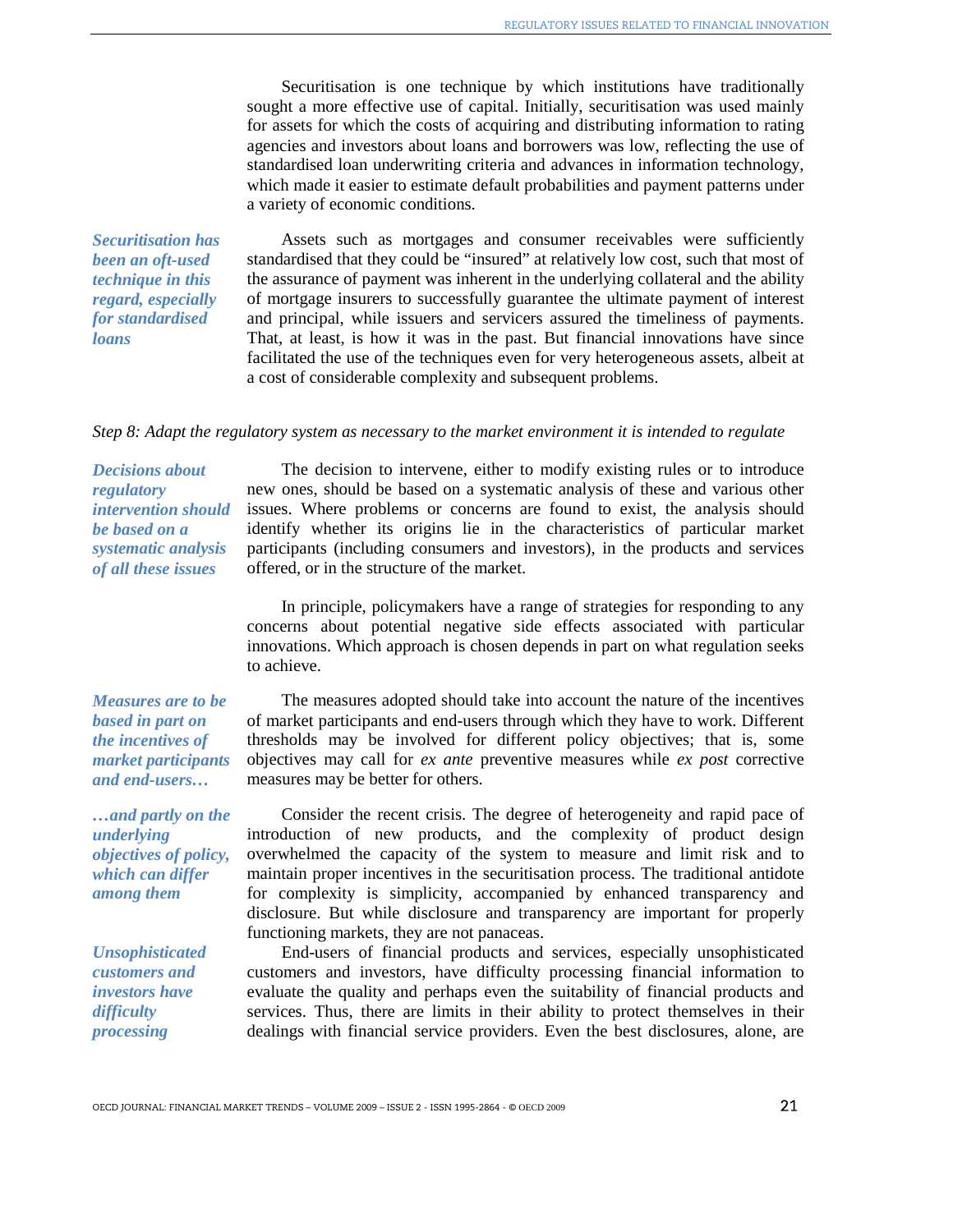*financial information, thus even the best disclosures alone are not adequate protection* 

*Consequently, some authorities have taken more direct measures to ensure protection against innovations deemed unsuitable for a retail clientele…* 

*…who may not fully appreciate the risks inherent in structured products* 

*But other authorities have opted to strengthen and enhance disclosures and introduce measures to better educate the public* 

not adequate. And it is highly unlikely that more, read lengthier and possibly more detailed, disclosures are going to resolve the problem. Some products are just not suitable for unsophisticated consumers and investors. To avoid situations in which retail investors become involved with unsuitable products institutions should be "encouraged" to develop sufficient measures for client protection as part of their product development activities.

Different jurisdictions sometimes draw different conclusions of the exact form such encouragement should take. For example, the central bank of the United Arab Emirates (UAE) issued a recent directive to local banks requiring them to obtain the central bank's permission before selling structured products to their retail customers. According to the directive, banks must first submit a written request to the central bank containing the relevant details and the rationale for asking for an exemption to the rule. The central bank expressed the view that it is not desirable for banks operating in the UAE to sell structured products to their retail customers, a category that in the central bank's view includes high net worth individuals.

A somewhat different approach has been adopted by the Monetary Authority of Singapore (MAS) in response to the fallout from the presumed 'mis-selling' of so-called Lehman Brothers "mini-bonds" to retail investors. Mini-bonds were not actually bonds in the traditional sense, but instead were 'capital protected' structured notes. One difficulty lies in the label – capital protected, which along with 'principal protected', suggests for many investors a degree of protection that is not actually provided. An investor is ensured of getting back all of his or her invested funds at maturity only with 'guaranteed' products, such as 'capital guaranteed' products, which are backed by third-party (or affiliated) insurance.

The Monetary Authority of Singapore (MAS) has reviewed the regulatory regime governing the sale and marketing of unlisted investment products following the fallout from the presumed 'mis-selling' of the Lehman Minibond Notes to retail investors. In March 2009, it proposed a series of measures to promote more effective disclosure, strengthen fair dealing in the sale and advisory process, educate the public and enhance MAS' powers to investigate and take regulatory action. Some of the main proposals are as follows:

- a) Issuers will be required to prepare a short, user-friendly *Product Highlights Sheet* to promote more effective disclosure. In addition, requirements for ongoing disclosure and fair and balanced advertising will be strengthened.
- b) Financial institutions will be required to undertake an enhanced product due diligence process before selling new investment products.
- c) Representatives will be required to enhance the quality of information obtained from their customers. They will be required to provide customers with more details in their basis for recommendation and set out more clearly in a formal document why the products are suitable for them.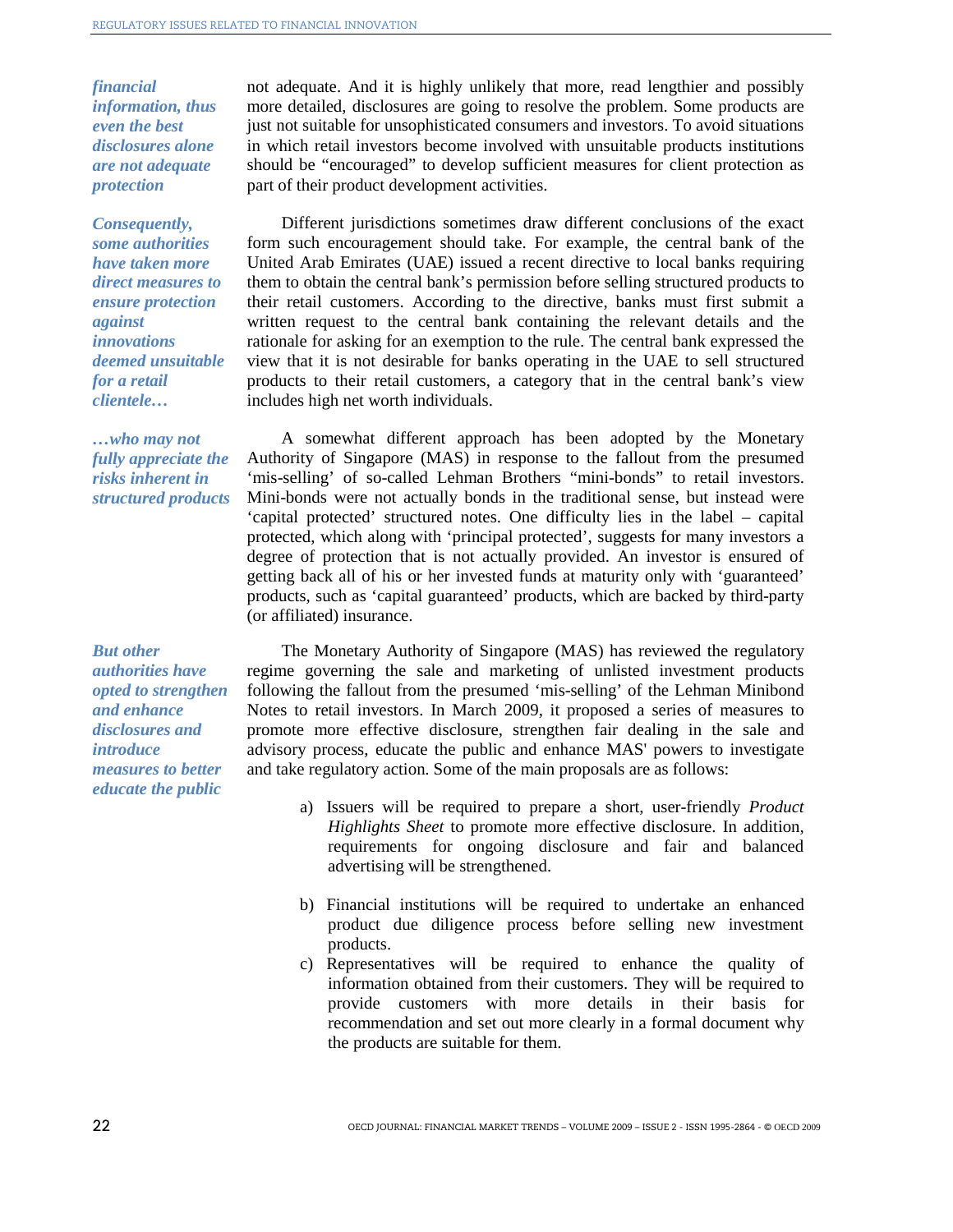- d) A new category of "complex investment products" will be introduced, and subject to enhanced regulatory requirements. Financial institutions will only be able to sell a complex investment product to customers when they give customers advice on whether it is suitable for them. The prospectus, *Product Highlights Sheet*, and all marketing and advertising materials of complex investment products will carry "health warnings" that serve to alert investors that they may not easily understand the risks and features of the product and should seek to do so when their financial adviser provides them advice. The "health warning" should further include that investors should not buy the product if they are unable to fully understand the product.
- e) MAS' powers to investigate and take regulatory action will be strengthened.

The Singapore financial services industry has already put in place some of the proposals put forward by the MAS. The Association of Banks in Singapore (ABS) in July 2009 announced a series of measures that its member banks would be adopting to further protect the interests of consumers who buy investment products. The measures include a prohibition on bank tellers referring customers to representatives for the purchase of investment products, as well as enhanced due diligence for new products. Member banks of the ABS have also adopted a seven-day cooling off period proposal for structured products with the exception of time-sensitive treasury or investment products.

Measures such as the ones described above should help to ensure that consumers have the information they need to make appropriate choices. Of course, consumers must also have the education to understand the information that is provided, and available evidence suggests that much remains to be achieved on the financial education front. For example, surveys in OECD and other countries continue to show that consumers have low levels of financial literacy and often overestimate their skills, knowledge and awareness when it comes to credit products. The consequences of uninformed credit decisions can be disastrous, especially if the credit in question concerns a mortgage loan, which may be the single largest and perhaps the most important financial commitment an individual or household makes.

#### *Difficulties to be encountered when mapping policy instruments to financial innovations*

As mentioned early on in this report, regulatory frameworks in OECD countries generally endeavour to achieve three broad policy goals:

- mitigating systemic risk,
- ensuring proper market conduct, and
- ensuring adequate protection for retail borrowers and investors and other end-users of financial services.

*Better financial education remains necessary*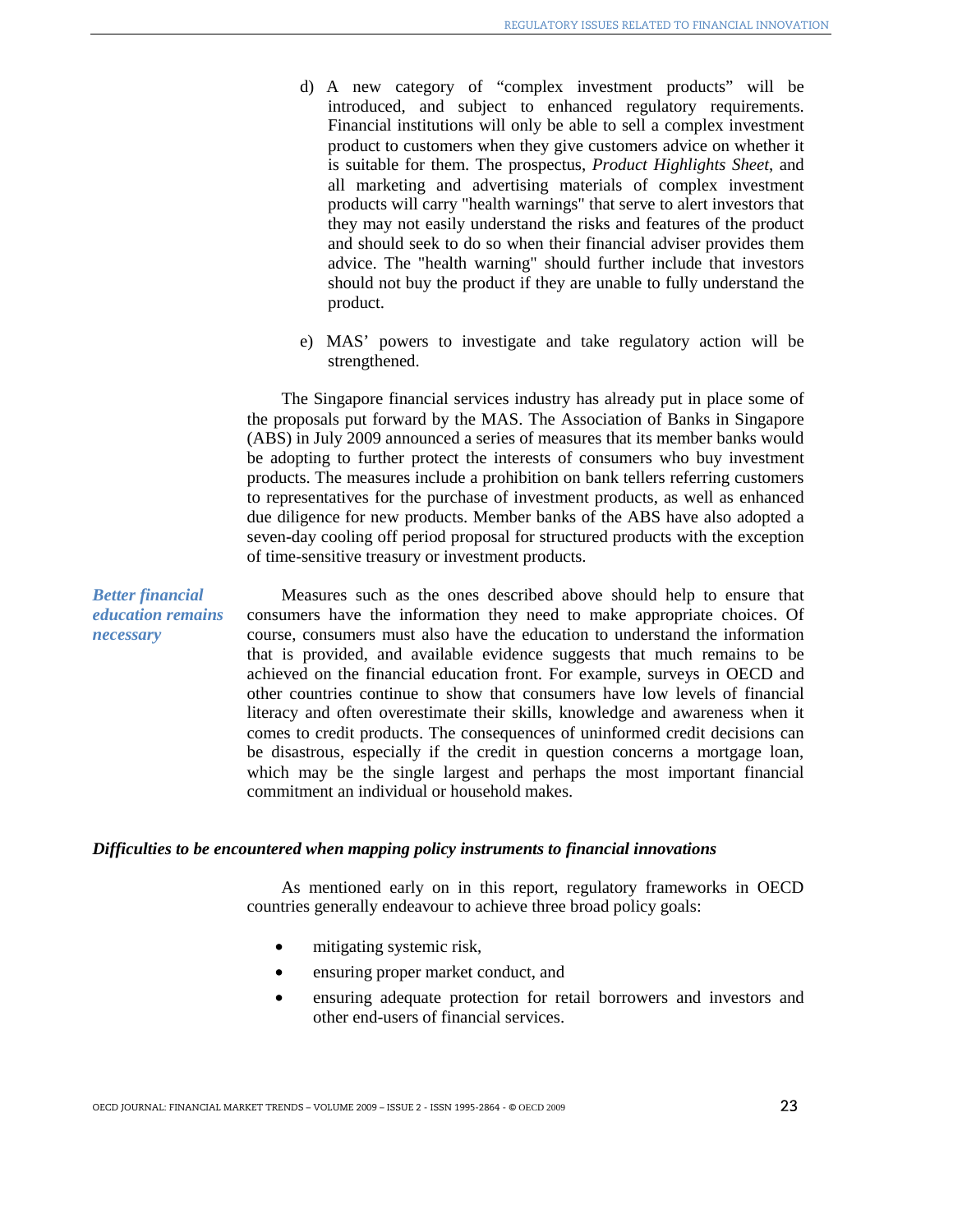These broad goals will typically map into a broader range of objectives at the sector level, as different functions of the financial system give rise to different sets of "micro" policy issues.<sup>25</sup> Unfortunately, no systematic way has been found to link policy objectives with policy instruments, even in static environments, and financial innovations, which change the status quo, greatly complicate this task. Among the challenges innovative activities can pose for existing regulatory structures is that a given innovation can straddle multiple policy areas.

*Functional equivalence makes it difficult to generalise among innovations…* 

*…and are especially challenging for formal rules* 

*Formal definitions apply regulatory standards to institutions or products that fall within the prescribed category…* 

*…but functionally equivalent institutions or products will be exempt from the rule* 

Form and substance problems help explain why financial regulation has historically had difficulty adjusting to the innovation process. It can be challenging in some cases to determine what regulatory entity should have oversight over products that span institutional categories, or to decide what body of regulation should apply.

Jurisprudential scholars have long considered the existence of form and substance problems, that is, situations in which financial arrangements having the same intrinsic characteristics can be represented by myriad different formal instruments, to impede the use of "rules" to regulate behaviour. Rules tend to break down in the presence of such "functional equivalence".<sup>26</sup>

To understand the difficulties, it helps to consider an example, bearing in mind that it is but one of many that occur time and again in finance. Note, first, that many jurisdictions use either or both of two basic classification systems for linking financial institutions and products and services to regulatory structures: "formal" versus "functional" definitions. A formal definition creates a regulatory category and typically applies a regulatory standard on institutions or products that fall within the category. Typically, the category itself will be determined under the chartering statute for the institution involved. Rules may stipulate, for example, that only entities formally licensed as "insurers" may engage in the business of insurance. The advantage of formal definitions is that they are based for the most part on unambiguous legal requirements. The problem with formal definitions is that they are subject to a high degree of manipulation, the incentives for which are particularly acute when the definition is used as a prerequisite for imposing a regulatory burden.

There are numerous examples. Take the United States as a case in point. Back in the early 1980s, US regulations controlled the payment of interest on various deposits at 'depository' institutions (*i.e.* banks and savings and loan associations). But the restrictions did not apply to stand-alone securities firms, as they were not *formally* licensed as depository institutions. By the same token, securities firms, not being banks or thrifts, could not *technically* offer checking accounts, but that proved not to matter. A number of securities firms took advantage of the loophole in the formal definition to create money market mutual funds with check-writing privileges, using contractual agreements with partner commercial banks to gain legal access to check clearing systems. The products were *functionally* equivalent to bank checking deposits, but were not subject to the same regulatory controls on payment of interest and proved to be extremely popular among retail investors, attracting a considerable outflow of deposits from banks and thrifts, which lacked equivalent products to offer.<sup>27</sup>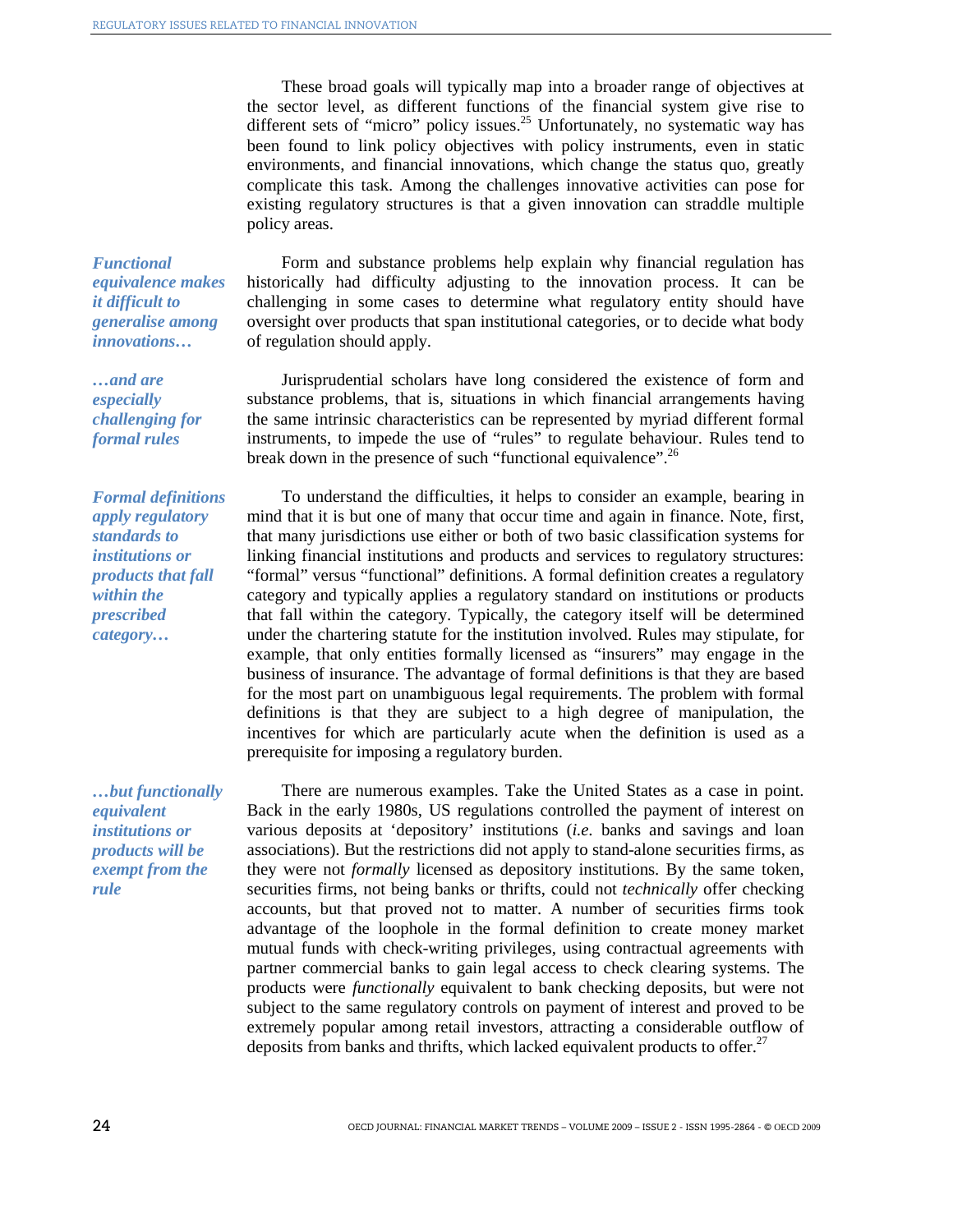*An alternative approach is the use of functional definitions to categorise financial activities* 

*Functional definitions overcome some of the shortcomings of formal definitions, but among other difficulties can be over-inclusive* 

*Consequently, functional definitions are typically bounded by a series of exceptions or exclusions* 

*There are numerous reasons why classification schemes for financial innovations can be difficult* 

*Most efforts to resolve problems of functional equivalence rely on subjective assessments* 

An alternative approach to establishing regulatory jurisdiction that avoids the limitations of formal definitions is to assign financial activities to regulatory structures by means of "functional" definitions. Functional definitions establish jurisdictional boundaries most often by identifying a set of "core" characteristics for the activity or institution in question. For example, the insurance business can be said to include various core activities (*e.g.* the issuance of contingent promises) and only entities licensed as insurance companies and that are subject to and comply with the regulatory provisions governing insurers can be allowed to conduct said activities.

Functional definitions, thus, overcome the difficulties formal definitions have with functional equivalence. On the minus side, however, they tend in practice themselves to be indeterminate and can be over-inclusive. It can be difficult to establish firm boundaries around activities to determine whether they belong principally within one category of business versus another. Using the example of insurance once again, a functional definition based primarily on the issuance and management of contingent promises would capture a wide range of activities that are probably not the intended targets of the regulatory provisions, such as credit default swaps (CDS) to name one example.

As a consequence, functional definitions of financial activities are typically bounded by a series of exceptions or exclusions, which include among other types, numerical exclusions, sophisticated investor exemptions, and institutional carve-outs. Binding regulatory constraints open up a range of interesting possibilities in this context. There is considerable incentive for private parties to avoid regulation by having their activities fall within one or another category of legal exemptions. Hedge funds, for example, historically avoided being subject to regulatory provisions governing private investment companies by requiring initial investments well above the regulatory minimum, marketing themselves only to wealthy investors, and limiting the overall number of investors.<sup>28</sup>

In sum, classification schemes for financial innovations can be problematic for various reasons. As illustrated by the example, lists based on traditional (*i.e.* legal or regulatory) labels are problematic, as innovations are often designed with the express intent of spanning different traditional labels or avoiding them.<sup>29</sup> Lists by name are equally unhelpful because names are often used to differentiate products that are otherwise quite similar. An alternative is to use a classification scheme based on product function, but even that is no panacea as no functional scheme would avoid the complication that any single innovation is likely to involve multiple functions.<sup>30</sup> Consider, for example, a mortgage combined with a unit-linked life insurance policy; this hybrid financial product embodies banking, securities, and insurance components.

Classifications based on product feature can result in a system that has too many dimensions to be definitive, as most products will almost always embody multiple aspects. As a consequence, most efforts to resolve issues of functional equivalence attempt to determine the "predominant" characteristic of the transaction in question and then classify it according to that subjective assessment. One way to proceed with such an approach is to base the determination on the perceived "principal motive" behind the product or service.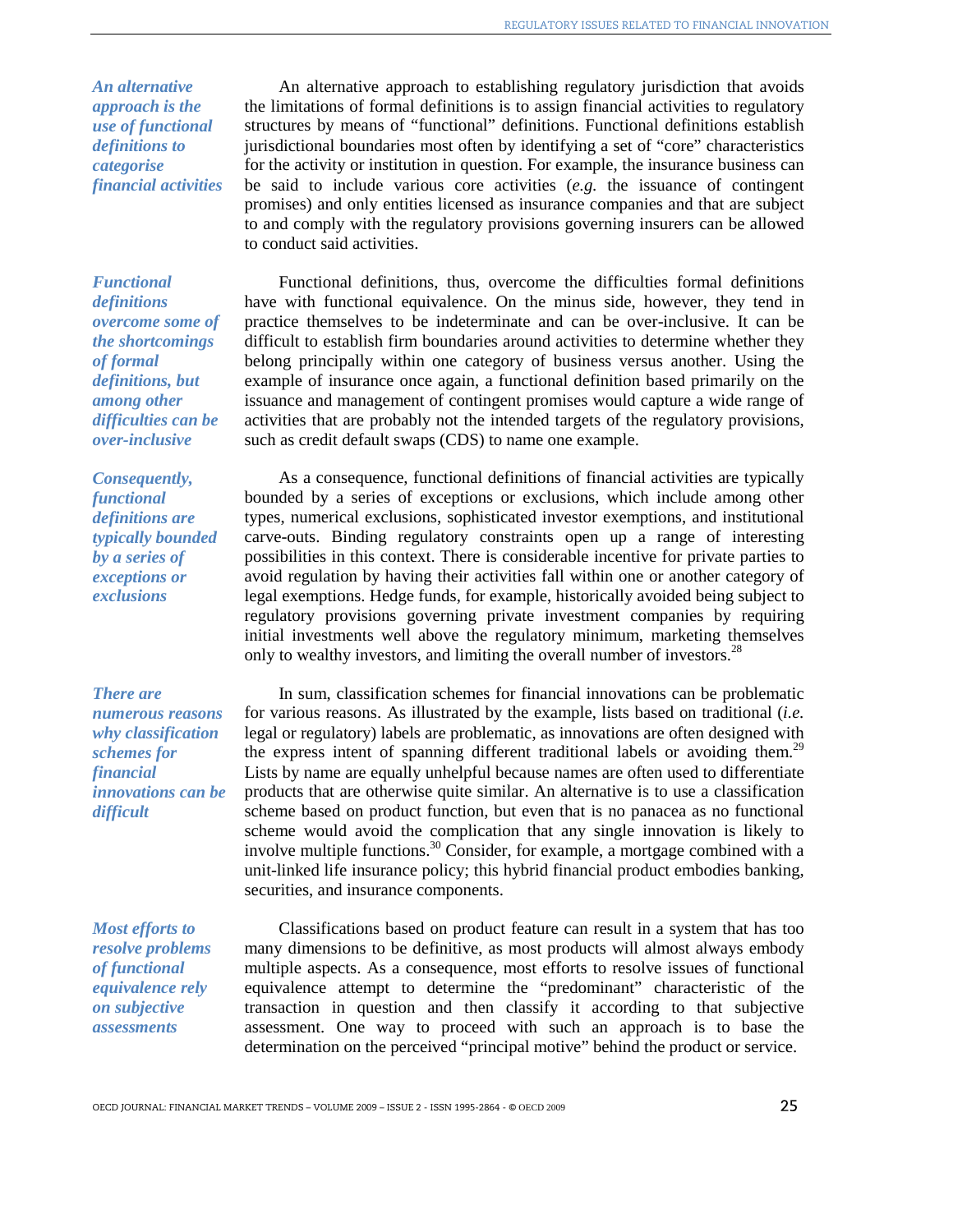*There are many possible motivations for financial innovations* 

In the review by Tufano<sup>31</sup>, the list of common motivations for financial innovations includes the following:

- − Innovation exists to complete inherently incomplete markets (*i.e.* unmet needs or preferences of clients);
- Innovation exists to address inherent agency concerns and information asymmetries;
- − Innovation enables parties to minimise search, transactions, or marketing costs;
- − Innovation is a response to taxes and regulation (*e.g.* decoupling economic ownership or exposure from legal ownership – governance and tax implications);
- Innovation is a response to globalisation and increasing risks; and
- − Innovation is the result of technological shocks.

But there can be other motivations and in general no single explanation will typically suffice on its own, which makes it difficult to establish conclusively which factor is "most" important.

*These difficulties aside, the proper choice for policymakers is not to walk away and admit defeat, as innovations touch on issues that are of considerable public interest* 

*But no one single explanation will typically apply* 

*Not all innovations are necessary for growth and development of the economy* 

*The benefits to the system are from 'positive' innovations and not from innovation per se*

What should policymakers do? Walk away, throw up their hands and admit defeat, and hope the market gets it right this time? The obvious answer is no. Innovations can affect financial intermediation and the effective working of the financial intermediation process is inherently a matter of public interest.<sup>32</sup> And at the end of the day, the commercial success of financial intermediaries themselves rests squarely on the effectiveness with which their activities contribute to the macro goals of mobilising and allocating savings, which is arguably the core function of the financial system. Authorities, thus, need to finds ways to preserve the benefits of *positive* innovations, while curtailing the diffusion of *harmful* ones. Admittedly, this task is not an easy one to achieve and, as with any regulatory policy, a regulatory approach to financial innovation will no doubt experience two sets of errors – false positives and false negatives.

But authorities should not be swayed by worst-case scenarios of the "likely" adverse outcomes of subjecting financial innovations to some form of regulatory oversight. Failure to make a distinction between innovations leads to the unhealthy premise that all innovations are necessary for the growth and development of financial systems over time and, hence, to the conclusion that policy should be predisposed toward accepting all innovations as is. Past and recent experience suggests that this approach is fraught with danger.

The benefits to the system are not from innovation per se but, rather, from positive innovations, those that do not result in undesirable distributional outcomes or other negative externalities. While numerous innovations over the years have contributed to economic welfare, some have contributed to consumer detriment, to institutional failures and to market or systemic crashes. Most regulatory frameworks have a mandate to protect consumers and the private and social costs of major financial instability are sufficiently high that the government has a clear role as well in preserving financial stability in order to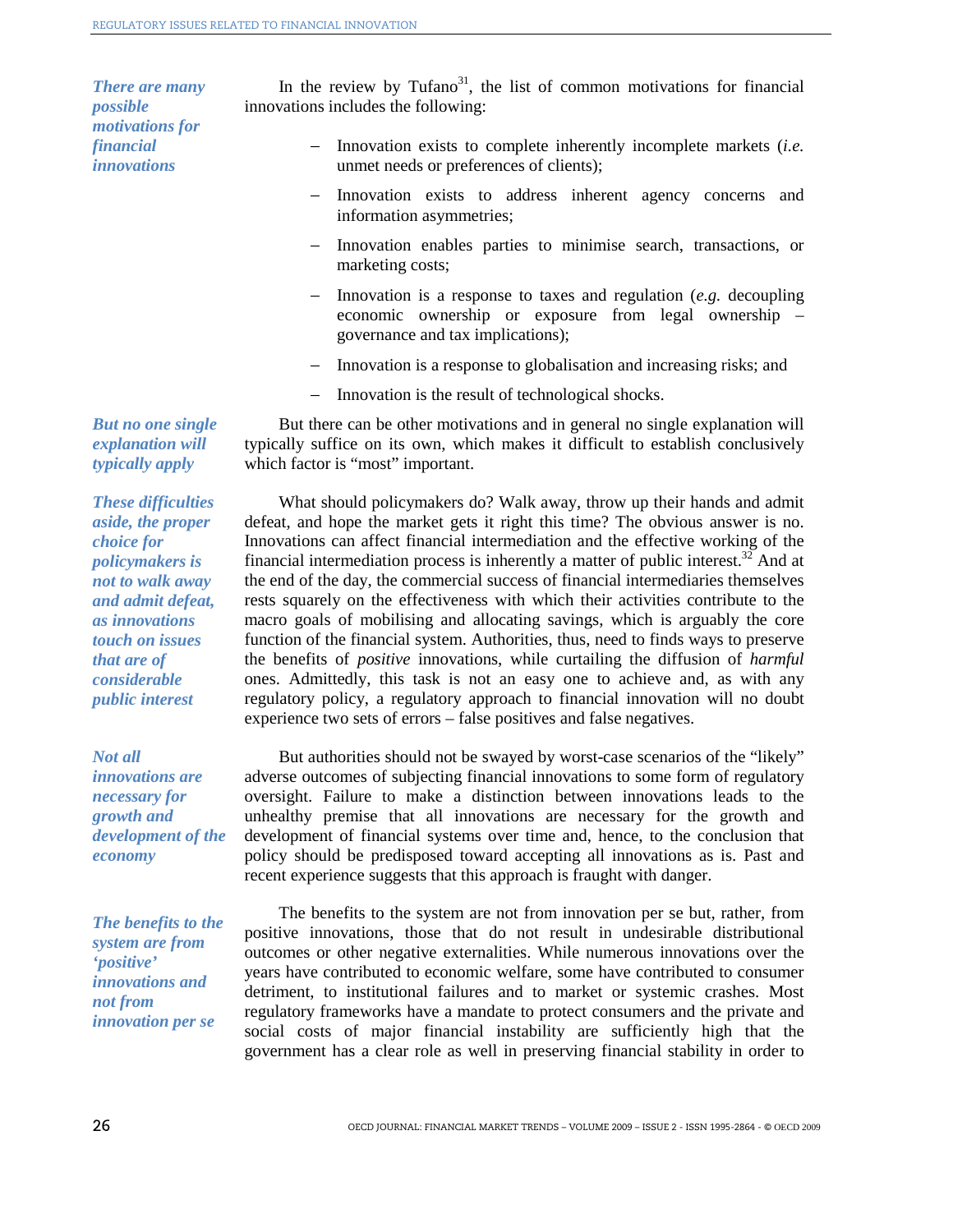minimise the risks and costs of widespread financial distress. Under the circumstances, the tendency should naturally be to err on the side of caution, which requires placing greater weight on up-front prevention of systemic problems as opposed to *ex post* resolution of crises. The real question is, thus, not whether there should be regulation in this area, but rather what form should it take.

#### **IV. Concluding remarks**

Financial markets today are characterised by rapid innovation and an evolving business environment, together with longer-term changes in customer needs and profiles. The result has been a greater array of participants, products, and distribution channels. In such an environment, regulatory measures that are overly detailed or too restrictive may induce distortions in the allocation and pricing of financial resources and may limit the ability of financial institutions to respond to changes in the competitive environment, which may render them unprofitable or unsafe. The ideal approach is to find an appropriate balance between preserving safety and soundness of the system and allowing financial institutions and markets to perform their intended risk management functions.

That approach entails first ensuring that the necessary market-framing and market-perfecting rules are in place and then establishing a proper structure for reviewing financial innovations. The first step in the process is surveillance, with a particular focus on certain red flag developments that have been linked to problems in the past. The next step involves careful analysis, which requires that regulators and supervisors have the necessary experience and skills to understand what may be complex instruments. That understanding should be considered a pre-condition for allowing a product to continue as is, without the need for official measures to ensure providers take on board all costs associated with the activity, including social costs of market or system failures. Different thresholds may be involved for different policy objectives. A given product or activity may not raise particular concerns for some objectives, but may be a serious issue for others. All objectives must be considered and some authority must take a system-wide view.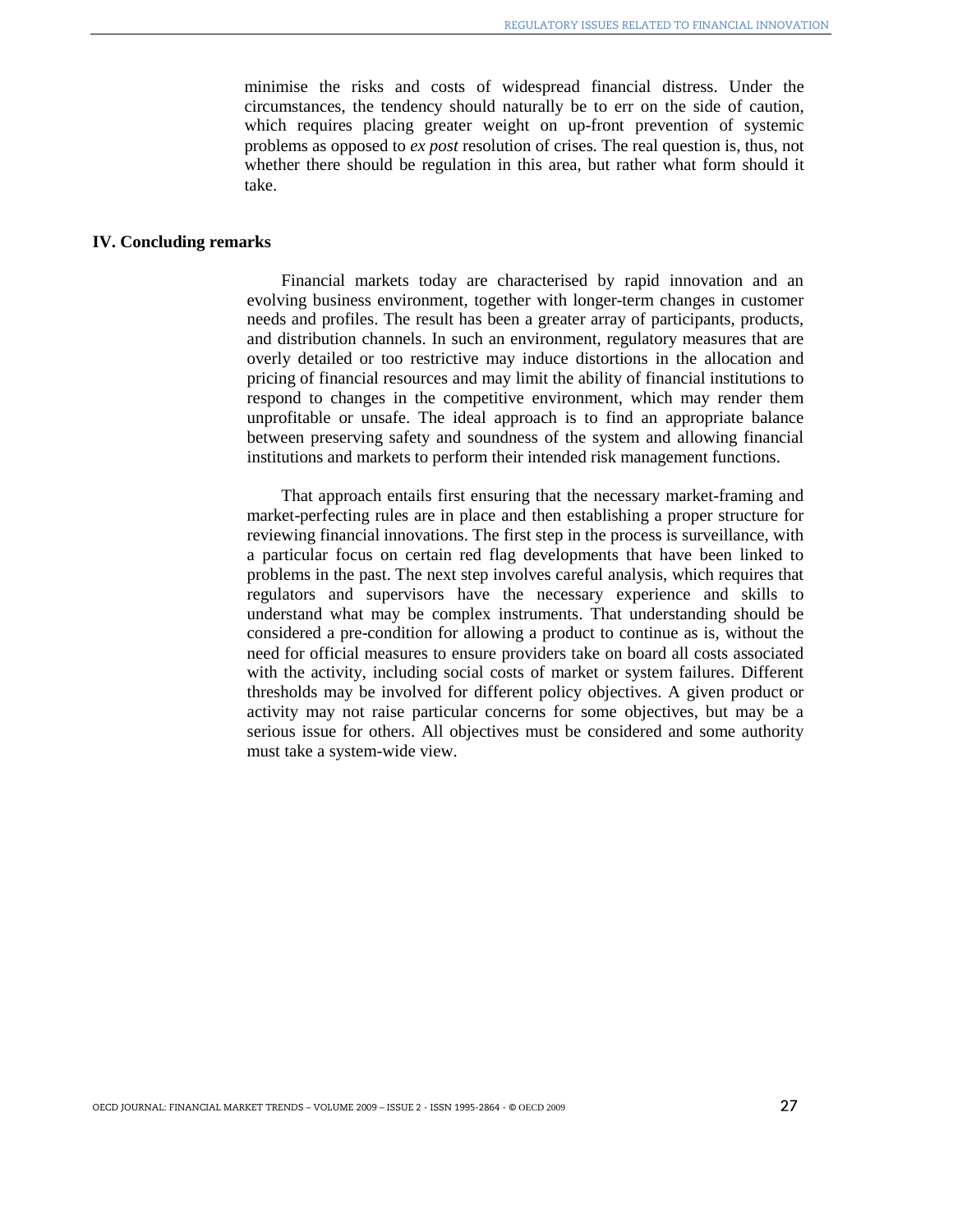#### **NOTES**

 $<sup>1</sup>$  Corrigan (2004).</sup>

- $2^2$  These criteria are the core components of OECD (2009).
- <sup>3</sup> Take banking, for example. In the 1970s, prior to the reforms, commercial banking in many economies was a protected industry – government regulation shielded the industry from geographic competition, from product competition and, at least in part of the business, from pricing competition. In the product dimension, banks were insulated from competition from investment banks, insurance companies, and brokerage firms. On the liability side, there were ceilings on deposit rates. Loan markets were segmented across financial institutions and within the banking industry itself.
- <sup>4</sup> But experience suggests banks are not always good at assessing credit risk, as they show a recurrent tendency to lend against collateral whose market values in the late stages of cycles are at historical highs.
- <sup>5</sup> A bank with market-rate funding would have to charge the borrower a sizable mark-up attributable to capital requirements in order to provide an adequate return on equity to its shareholders. In contrast, when a borrower obtains credit directly from the capital market, the investor who buys its bonds has knowingly and willingly accepted the credit risk involved, so there is no need for that buffer layer of capital imposed on banks to protect the saver (*i.e.* depositor) on the other side of the transaction.
- 6 Rajan (2005).
- $7$  To that end, financial institutions have engineered a host of sophisticated products, in some cases by unbundling and repackaging the risks embedded in existing products and selling them separately to customers, and in others by pooling risks from a number of products and creating new instruments based on the pool.
- <sup>8</sup> As margins on more traditional investments have been competed away, newer institutions like venture capital funds and hedge funds have successfully emerged to search for excess returns in more "exotic" ways.
- <sup>9</sup> See the speech by Thomas Hoenig (1996) Federal Reserve Bank of Kansas City, delivered at the World Economic Forum 1996 Annual Meeting, during the session on Rogue Traders, Risk and Regulation in the International Financial System, in Davos, Switzerland.
- $10$  Other key factors that have contributed to previous crises include for many of them weak management of core risks on the part of major financial institutions, in particular, poorly designed and weakly enforced lending limits; poor governance and internal controls; and inadequate control of operational risks. At times, there have also been problems with inadequate disclosure and lack of transparency (e.g. Enron); problems related to interdependencies across institutions and markets (e.g. LTCM), especially for institutions operating in or funding themselves across multiple jurisdictions (e.g. Continental Illinois); problems with risk management models and other innovations (e.g. LTCM); and runs on market liquidity (e.g. failure of the junk bond market). For a review, see Lumpkin (2008).
- $11$  An arbitrage incentive is created by tax treatment of interest and credit default losses that is symmetric for financial institutions, while many taxable "buy and hold" investors face higher taxes on their interest income than they can recover in the event of losses. This means that insurance against default is worth more to the buyand-hold investor than to the financial institution selling the insurance. The price of the insurance determines how the difference is shared between the buyer and seller. It appears that the financial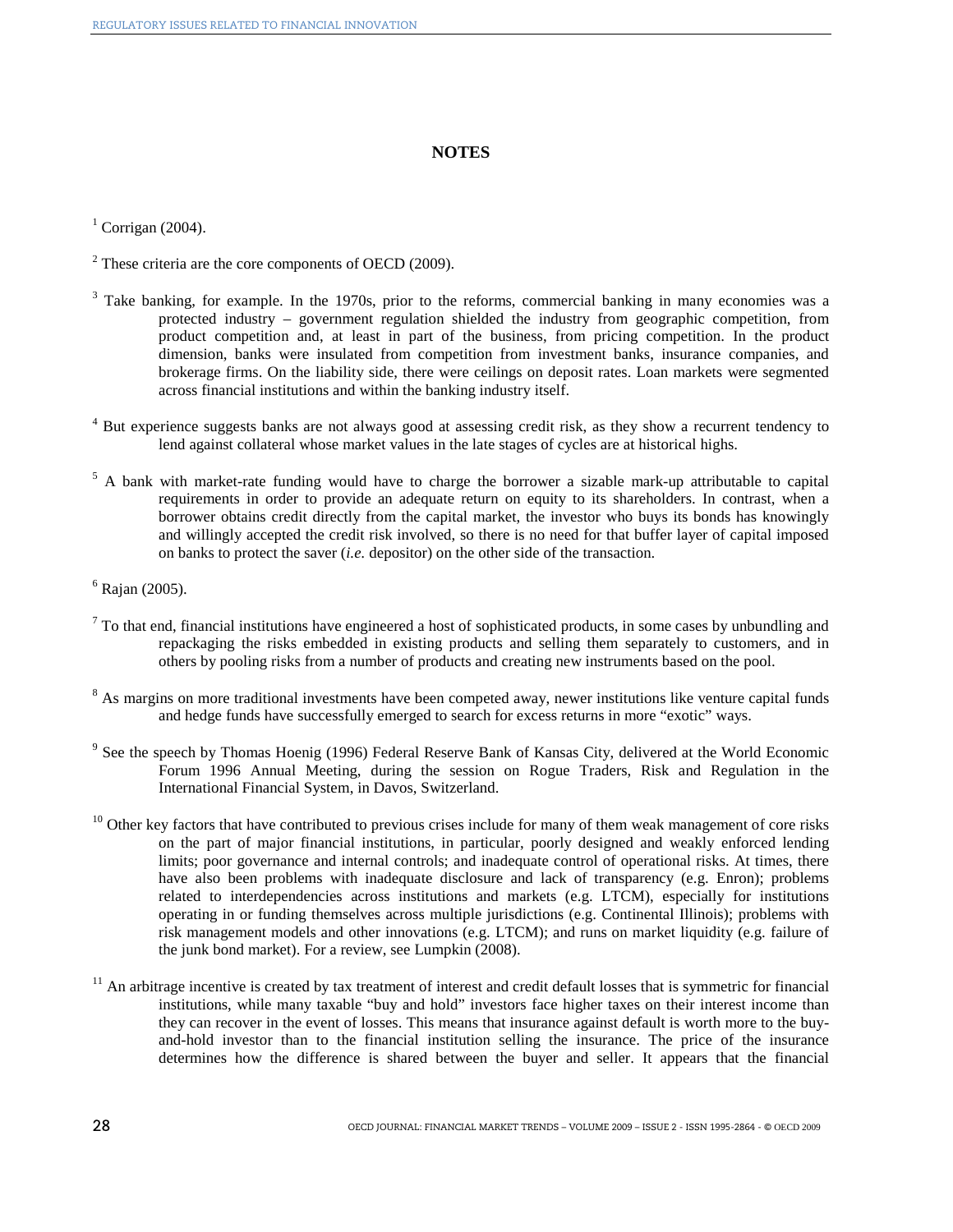institutions writing swaps were able typically to get most of the benefit. And since the derivatives contracts allow the credit risk to be separated from the time value of money component of the contractual interest rate on the security itself, a CDS is a very efficient instrument as it requires essentially no capital since there is no need to pay for the underlying security.

- $12$  For a brief discussion, see Schich (2009).
- $13$  Mishkin (2008).
- $14$  See the discussion by White (1997).
- <sup>15</sup> Absent some form of assurance that clients or customers will not be unfairly exploited, savers and investors would limit the extent of their involvement in the market and the allocation of financial resources would become constrained in scale and subject to higher costs and lower investment volumes than economically optimal.
- $16$  See, for example, Rajan (2005).
- $17$  Even the most unregulated bilateral exchanges rely on contracts and their enforceability, rights to property, and anti-fraud measures.
- $18$  Even the most unregulated bilateral exchanges rely on contracts and their enforceability, rights to property, and anti-fraud measures.
- $19$  All of these measures are pre-requisites for markets to work and a key goal of financial policy is to ensure that the necessary market-framing conditions are in place and functioning properly.
- $20$  See the discussion by Schinasi (2005).
- <sup>21</sup> Such shocks may originate outside the financial sector (e.g. natural disaster, macroeconomic imbalances, or political disturbances), but often enough stem from developments internal to it, which may include the sudden failure of a major participant in the financial system; a technological breakdown at a critical stage of payments or settlements; asset price misalignments; or runs on market liquidity. Such events can disrupt the normal functioning of financial markets and institutions by destroying the mutual trust required for most financial transactions to be concluded.

- $^{23}$  As in most industries, in financial services one finds elements of both "innovation" (in the Schumpeterian sense of entirely new products or services) and imitation/diffusion (whereby competitors engage in research to acquire the non-patentable information embodied in a rival's innovation, which they then imitate and follow up with the introduction of a broadly similar, if not identical, product). Imitative activities result in the broader 'diffusion' of the product or service. But while products offered by a given type of institution may be simply a variation on a theme of products already offered by their competitors, even a slight change in features of a given financial product can significantly alter its risk characteristics. And a given risk can have entirely different effects when part of different balance sheets.
- <sup>24</sup> Banks seeking to boost their regulatory capital essentially had two approaches to follow: (1) increasing the measures of regulatory capital appearing in the numerator of their capital ratios, or (2) decreasing the regulatory measures of total risk appearing in the denominators of those expressions. Over time, banks opted increasingly for strategies that lowered measured risk and securitisation began to play an ever greater role. In practice, these strategies generally entailed repackaging credit risk positions so as to concentrate the bulk of risks in assets having the smallest expected credit loss; structuring transactions so as to avoid recourse treatment; or converting credit risk positions into instruments having lower risk weights.

 $22$  See IIF (2009).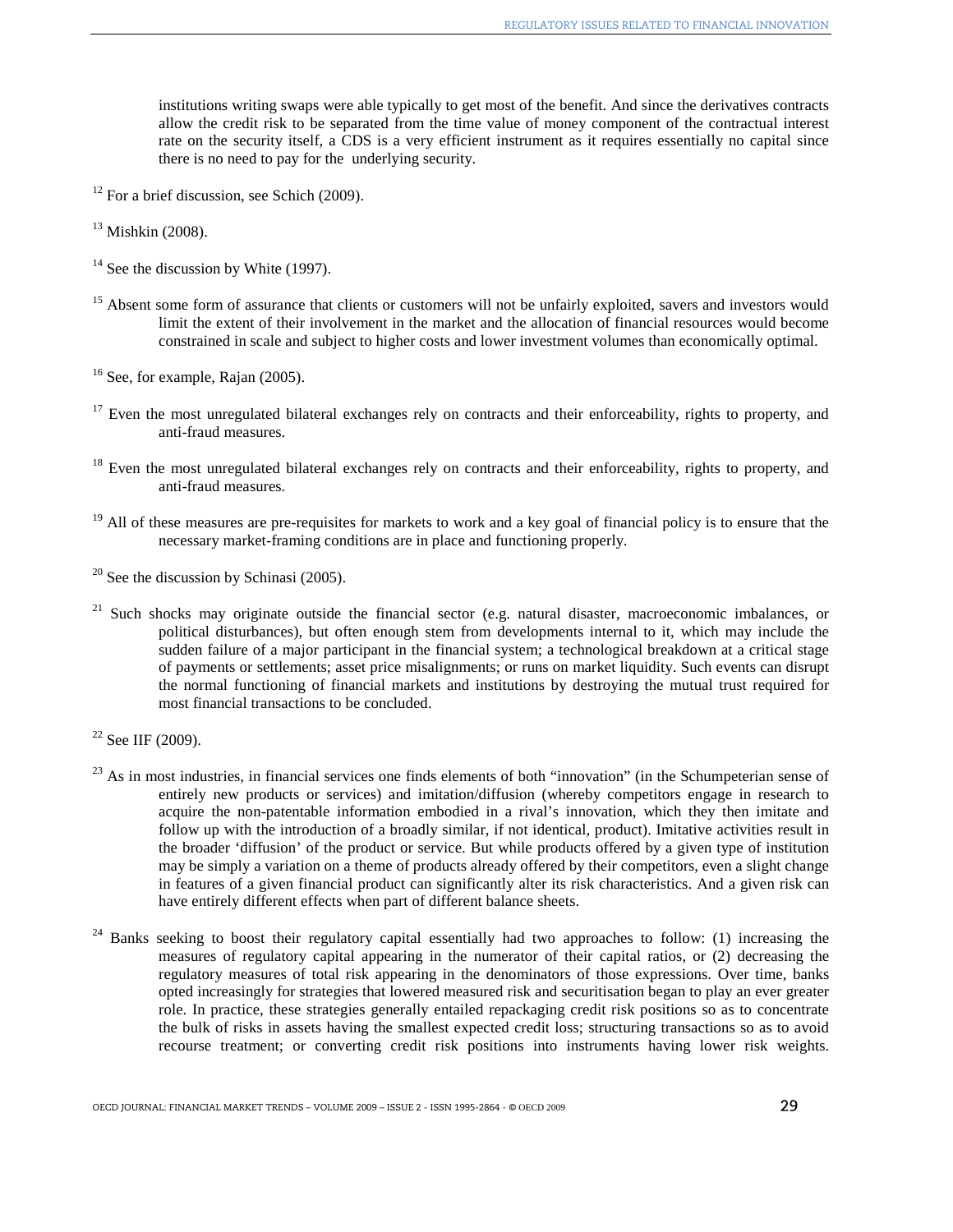Subsequently, the techniques used to securitise loans began to be applied to other assets, and thusly, collateralised bond obligations and collateralised debt obligations were created.

- $25$  While the primary goal of regulation in each sector is to limit risk-taking on the part of the particular intermediaries involved, or to ensure adequate oversight of the related products on offer, no systematic way has been found to link policy objectives to policy instruments and the regulatory tools used to control risk in each sector may differ considerably.
- <sup>26</sup> In practice, when principles fail, they are replaced with rules. Conversely, when rules break down they are replaced with more flexible principles.
- $27$  The official response to the growth of money funds included passage of the Monetary Control Act of 1980 and the Garn-St. Germain Act of 1982, which along with other regulatory provisions, eliminated many of the interest rate and term restrictions on banks' and thrifts' retail deposits, effectively allowing both types of institutions to offer products with similar rate and liquidity provisions as money market funds.

 $28$  See Schich (2007).

- $29$  In fact, various derivatives contracts, including swaps, options and structured notes are often designed with the express purpose of creating unregulated transactions that are economically equivalent to their regulated counterparts or to fall under the purview of one regulatory regime versus another.
- <sup>30</sup> Among the functions financial products serve are: reallocating risk; increasing liquidity; reducing agency costs; reducing transactions costs; reducing taxes; circumventing regulatory constraints; moving funds across space and time; managing risks; extracting and disseminating information; facilitating the sale or purchase of goods and services.

 $31$  Tufano (2002).

 $32$  Corrigan (2004).

#### **REFERENCES**

- Corrigan, E. Gerald (2004), *Large Integrated Financial Intermediaries and the Public Interest*, Goldman, Sachs & Co., April.
- Hoenig, Thomas M. (1996), *Rethinking Financial Regulation*, speech presented at the World Economic Forum 1996 Annual Meeting, Davos, Switzerland, February 2.
- Institute of International Finance (IIF) (2009), *Restoring Confidence, Creating Resilience: An Industry Perspective on the Future of International Financial Regulation and the Search for Stability*, July.
- Lumpkin, Stephen (2008), "Resolutions of Weak Institutions: Lessons Learned from Previous Crises", OECD *Financial Market Trends* vol. 2008/2.
- Mishkin, Frederic S (2008), *Leveraged losses lessons from the mortgage meltdown*, comments on a paper by David Greenlaw, Jan Hatzius, Anil Kashyap, and Hyun Song Shin, delivered in a speech at the US Monetary Policy Forum, New York, 29 February.